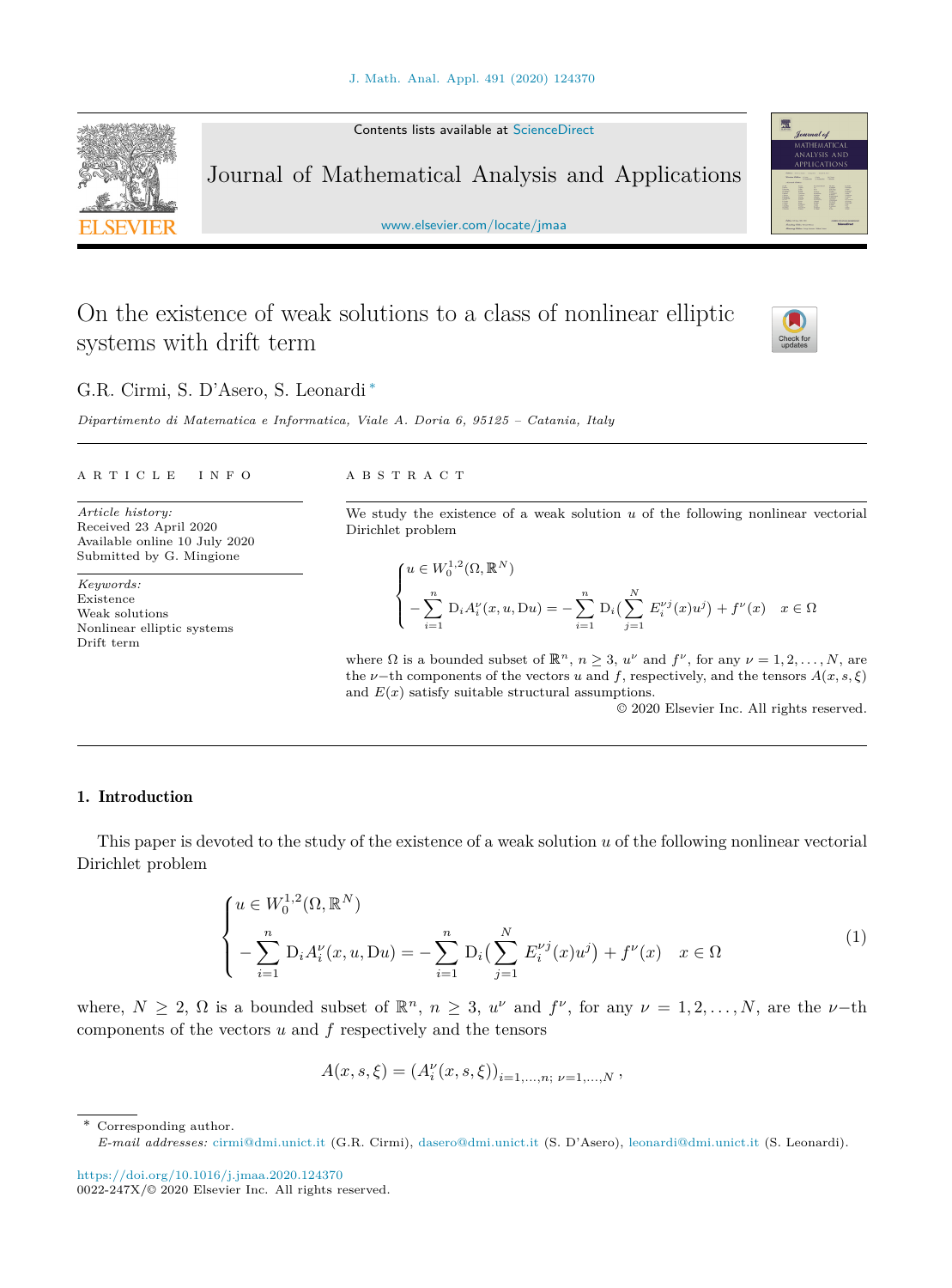$$
E(x) = \left(E_i^{\nu j}\right)_{i=1,...,n;\ j,\nu=1,...,N}
$$

<span id="page-1-0"></span>satisfy suitable structural assumptions that will be precised in the next section.

The study of the above problem, in the linear scalar case  $N = 1$ , goes back to the papers [[51,52\]](#page-15-0) by G. Stampacchia and it presents a difficulty due to the noncoercivity of the differential operator  $u \rightarrow$  $-div[A(x)\nabla u - E(x)u]$ . In the quoted papers the existence, uniqueness and regularity of a weak solution  $u \in W_0^{1,2}(\Omega)$  have been proved assuming that

$$
|E| \in L^{n}(\Omega), \text{ with } ||E||_{L^{n}(\Omega)} \text{ sufficiently small},\tag{2}
$$

and

$$
f \in L^m(\Omega), \quad \text{with } m \ge \frac{2n}{n+2}.\tag{3}
$$

Later, using a nonlinear approach and exploiting techniques issued from those of G. Stampacchia, L. Boccardo in [[2\]](#page-14-0) retrieved the previous results without the smallness condition on  $||E||_{L^n(\Omega)}$ .

In previous two papers by the authors [\[10,11\]](#page-14-0), again in the case of one single equation, the question of the local regularity of a weak solution had been taken into consideration and solved.

In this paper we want to take into account the case of a system of non coercive equations, i.e.  $N \geq 2$ , to prove the existence of a weak solution.

It is worth to point out that, in the case of vectorial problems, many consolidated techniques working for one single equation do not apply anymore as well as the choice of some usual test functions.

To overcome this issue, it has been necessary to introduce an "ad hoc" structural condition for first order term (drift term). This condition recalls back the "Landes condition" used for the principal part of the operator (see below) and still keeps the operator non coercive. This new condition allows us to adapt to our purposes the ideas contained in papers [[30](#page-15-0)[,1,2](#page-14-0)] and enables us to prove the existence of at least a weak solution for the problem.

There remain open the problems weather this existence result could be extended to measure right-hand sides or if the G. Mingione's Calderon–Zygmund theory on fractional differentiability could be applied to this operator (see for instance [\[48–50](#page-15-0),[24–](#page-14-0)[28\]](#page-15-0)).

In the framework of regularity theory of weak solutions the reader can also refer to the following papers [[6–9,16](#page-14-0)[,35,37](#page-15-0)[,21](#page-14-0),[23](#page-14-0)[,40,41](#page-15-0)[,3](#page-14-0),[4,12–15,17–20,22](#page-14-0)[,29](#page-15-0),[31–34,36,38,39](#page-15-0),[42–46\]](#page-15-0).

#### 2. Main notations, functions spaces and auxiliary lemmas

Let  $\Omega$  be a bounded subset of  $\mathbb{R}^n$ ,  $n \geq 3$  and  $A(x, s, \xi)$  be a matrix-valued function whose entries are the functions

$$
A_i^{\nu}: \Omega \times \mathbb{R}^N \times \mathbb{R}^{nN} \to \mathbb{R}
$$

for  $i = 1, ..., n$  and  $\nu = 1, ..., N$  with  $N \ge 2$ .

We assume that each entry is a Carathéodory function (i.e. continuous in  $(s,\xi)$  for a.e.  $x \in \Omega$  and measurable in *x* for all  $(s,\xi) \in \mathbb{R}^N \times \mathbb{R}^{nN}$  satisfying the following conditions for a.e.  $x \in \Omega$  and for all  $s \in \mathbb{R}^N$ ,  $\xi, \eta \in \mathbb{R}^{nN}$  such that  $\xi \neq \eta$  (<sup>1</sup>):

$$
\exists \Lambda_1 > 0 : (A_i^{\nu}(x, s, \xi) - A_i^{\nu}(x, s, \eta))(\xi_i^{\nu} - \eta_i^{\nu}) \ge \Lambda_1 |\xi - \eta|^2,
$$
\n(4)

<sup>1</sup> We assume the use of Einstein's convention over repeated indices throughout the paper.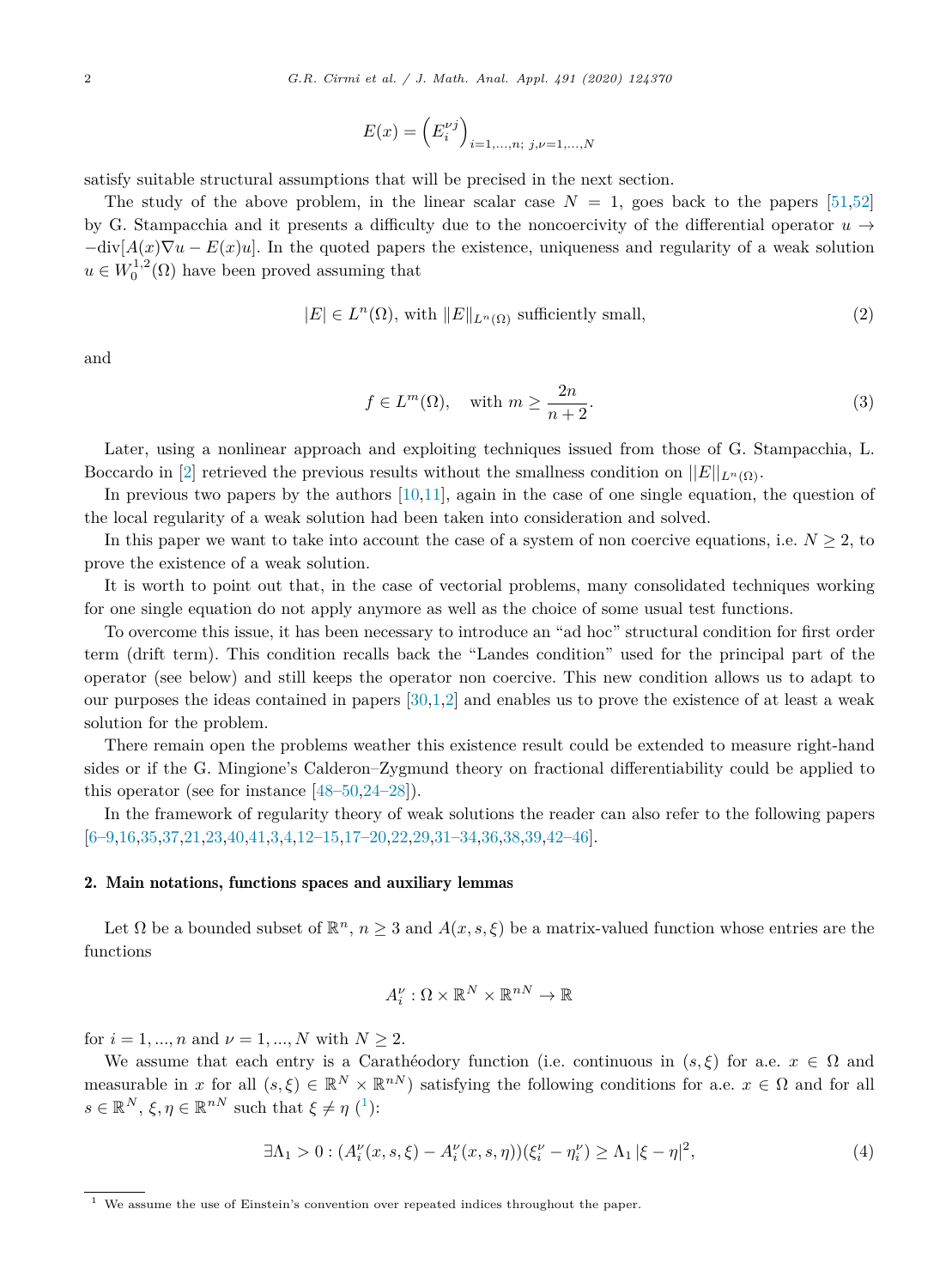$$
\exists \Lambda_2 > 0 : |A(x, s, \xi)| \le \Lambda_2 \left[ |s|^q + |\xi| \right], \quad \text{with } q \le \frac{n}{n-2} \tag{5}
$$

$$
A_i^{\nu}(x,s,0) = 0,\t\t(6)
$$

$$
A_i^{\nu}(x, s, \xi) \left[ \xi_i^{\nu} |\gamma|^2 - \gamma^{\nu} \gamma^{\mu} \xi_i^{\mu} \right] \ge 0, \tag{7}
$$

<span id="page-2-0"></span>for all  $(s, \xi) \in \mathbb{R}^N \times \mathbb{R}^{nN}$  and  $\forall \gamma \in \mathbb{R}^N$ .

# Remark 2.1.

- The previous assumption (7) has been originally used by R. Landes in [[30\]](#page-15-0) and it is known as "Landes condition". It is automatically satisfied if  $N = 1$ .
- Whenever  $N \geq 2$ , examples of operators satisfying condition (7) can be found in the papers [\[30](#page-15-0)] and [\[1\]](#page-14-0).

We denote by  $E(x)$  a tensor-valued function in  $\mathbb{R}^{n \times 2}$  whose entries are the measurable functions

$$
E_i^{\nu j} : \Omega \to \mathbb{R}
$$

such that, for  $i = 1, ..., n$  and  $\nu, j = 1, ..., N$ , the following condition holds:

$$
E_i^{\nu j}(x)\gamma^j \left[\xi_i^{\nu}|\gamma|^2 - \gamma^{\nu}\gamma^{\mu}\xi_i^{\mu}\right] \le 0,
$$
\n(8)

 $\forall \gamma \in \mathbb{R}^N$ , for a.e.  $x \in \Omega$  and for all  $\xi \in \mathbb{R}^{nN}$ .

Throughout the paper we will briefly denote by the symbol  $||E||$  the norm in  $\mathbb{R}^{nN^2}$  of the tensor *E*.

# Remark 2.2.

- Condition  $(8)$  is automatically satisfied if  $N = 1$ .
- The tensor  $E_i^{\nu j}(x) = E_i(x) \delta^{\nu j}$ , where  $\delta^{\nu j}$  is the Kronecker delta and  $E_i : \Omega \to \mathbb{R}$  is a measurable function, is an example of tensor readily verifying condition  $(8)$  for any  $N \geq 1$ .
- The introduction of the structural condition (8), coupled with the classical Landes condition (7), allows us to use an appropriate truncation for vector–valued functions as test function in the weak formulation of our problem.

Given a vector-valued function  $u = (u^{\nu})_{\nu=1,2,...,N}$ , Du denotes its gradient, that is

$$
Du \equiv \left(\frac{\partial u^{\nu}}{\partial x_i}\right)_{\nu=1,2,...,N;\,i=1,2,...,n} \equiv (D_i u^{\nu})_{\nu=1,2,...,N;\,i=1,2,...,n}.
$$

We will define a truncation for vector–valued functions (see [\[30](#page-15-0)]) as follows.

Given a real number  $\theta > 0$ , let us denote by  $T_{\theta}(s)$  the vector-valued function whose *v*-th components are defined by

$$
[T_{\theta}(s)]^{\nu} = \begin{cases} s^{\nu} & \text{if } |s| \le \theta \\ \theta \frac{s^{\nu}}{|s|} & \text{if } |s| > \theta \end{cases}
$$
 (9)

for  $\nu = 1, ..., N$ . Obviously

$$
|T_{\theta}(s)| \leq \theta, \quad |T_{\theta}(s)| \leq |s| \quad \forall s \in \mathbb{R}^{N}, \ \forall \theta > 0.
$$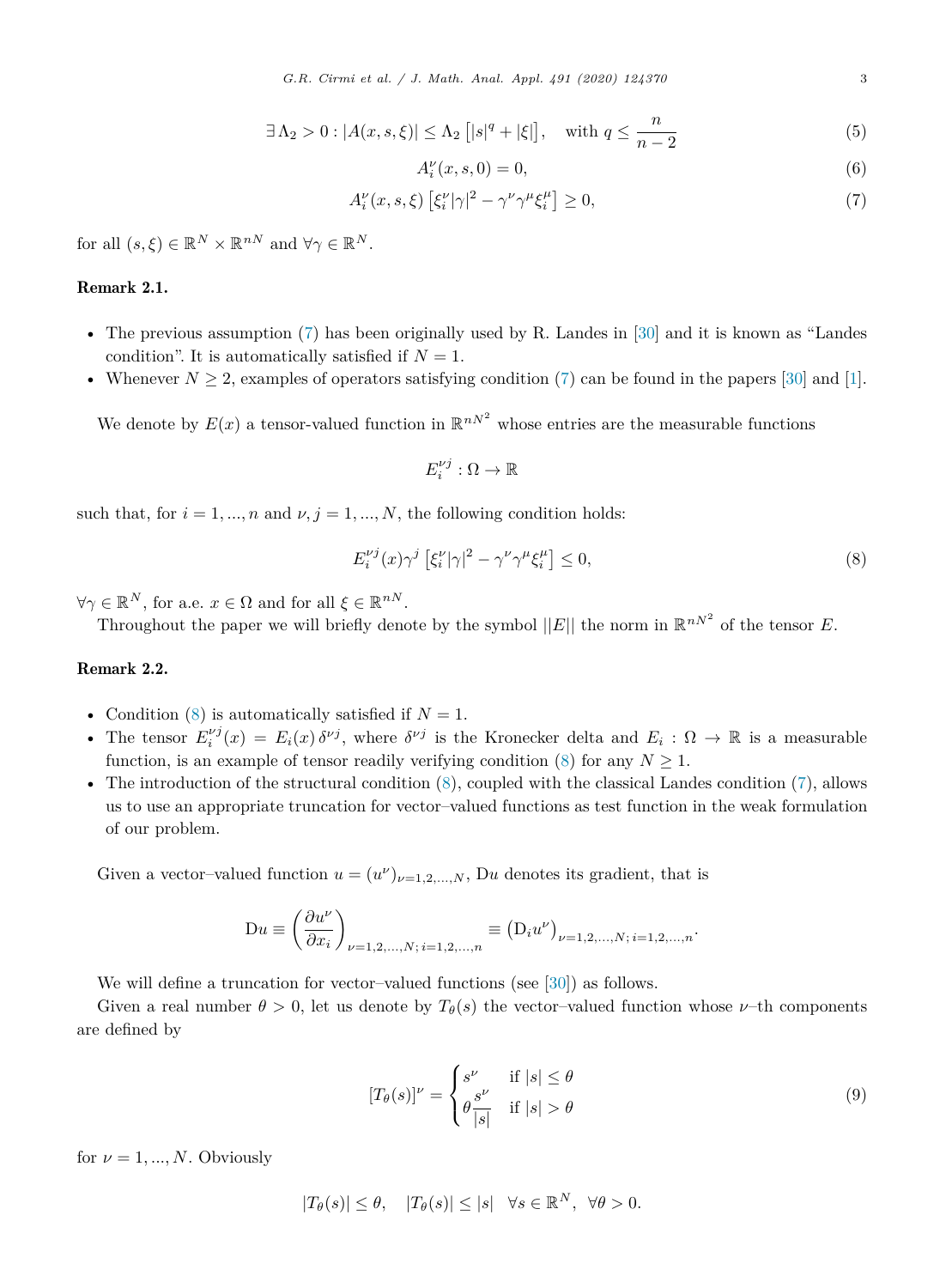<span id="page-3-0"></span>Moreover, see [\[30](#page-15-0)], if  $u \in W_0^{1,2}(\Omega, \mathbb{R}^N)$  then  $T_{\theta}(u) \in W_0^{1,2}(\Omega, \mathbb{R}^N)$  and for any  $i = 1, ..., n$  and  $\nu = 1, ..., N$ we have

$$
D_i[T_\theta(u)]^\nu = \begin{cases} D_i u^\nu & \text{if } |u| \le \theta \\ \frac{\theta}{|u|} \left[ D_i u^\nu - \frac{1}{|u|^2} u^\nu u^\mu D_i u^\mu \right] & \text{if } |u| > \theta. \end{cases}
$$
 (10)

Bearing in mind the Einstein's convention over the repeated indices, we shall consider the following system

$$
\begin{cases} u \in W_0^{1,2}(\Omega, \mathbb{R}^N) \\ -D_i A_i^{\nu}(x, u, Du) = -D_i (E_i^{\nu j}(x)u^j) + f^{\nu}(x) & x \in \Omega \end{cases}
$$
\n(11)

where, for any  $\nu = 1, 2, \ldots, N$ ,  $f^{\nu}$  is the  $\nu$ -th component of the vector  $f$  with

$$
f \in L^{\frac{2n}{n+2}}(\Omega, \mathbb{R}^N) \tag{12}
$$

and

$$
E \in L^n(\Omega, \mathbb{R}^{nN^2}).\tag{13}
$$

**Definition 2.3.** A weak solution of the system (11) is a vector-function  $u \in W_0^{1,2}(\Omega,\mathbb{R}^N)$  such that the following integral identity

$$
\int_{\Omega} A_i^{\nu}(x, u, Du) \mathcal{D}_i \varphi^{\nu} d x = \int_{\Omega} E_i^{\nu j}(x) u^{j}(x) \mathcal{D}_i \varphi^{\nu} d x + \int_{\Omega} f^{\nu}(x) \varphi^{\nu} d x \tag{14}
$$

holds for all  $\varphi \in W_0^{1,2}(\Omega, \mathbb{R}^N)$ .

**Remark 2.4.** Observe that for some constants  $c_0, c_1 > 0$ , one has

 $|Eu| \leq c_0 |E|^{\frac{n}{2}} + c_1 |u|^{\frac{2^*}{2}}$ 

so that our lower order term lies in the framework of "controlli limite" as described in Campanato's book [[5\]](#page-14-0) pages 122 and 125.

We can now state our existence result whose proof is postponed in the next section.

Theorem 2.5. *Assume that hypotheses* [\(4](#page-1-0))*–*[\(8](#page-2-0))*,* (12) *and* (13) *hold. Then there exists a weak solution*  $u \in W_0^{1,2}(\Omega, \mathbb{R}^N)$  *of the system* (11)*.* 

In order to obtain the claimed result at first we need to consider, for every  $k \in \mathbb{N}$ , the following approximating problems

$$
\begin{cases} u_k \in W_0^{1,2}(\Omega, \mathbb{R}^N) \\ -\mathcal{D}_i A_i^{\nu}(x, u_k, \mathcal{D}u_k) = -\mathcal{D}_i \left( \frac{E_i^{\nu j}(x)}{1 + \frac{1}{k} ||E||} \cdot \frac{u_k^j}{1 + \frac{1}{k} |u_k|} \right) + f^{\nu}(x) & x \in \Omega \end{cases}
$$
(15)

for any  $\nu, j = 1, 2, ..., N$ .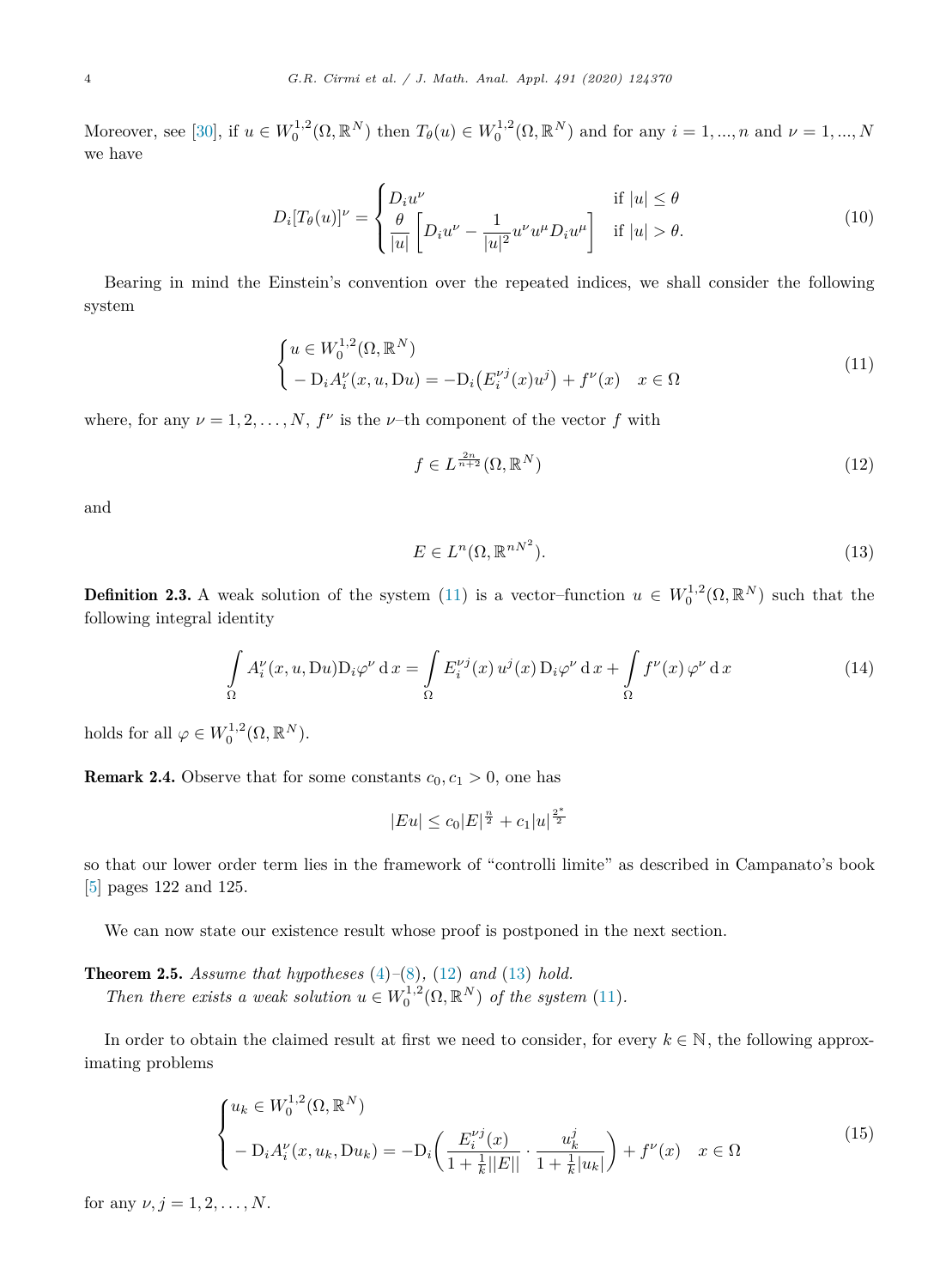<span id="page-4-0"></span>**Definition 2.6.** A weak solution of problem ([15\)](#page-3-0) is a vector-function  $u_k \in W_0^{1,2}(\Omega, \mathbb{R}^N)$  such that the following integral identity

$$
\int_{\Omega} A_i^{\nu}(x, u_k, Du_k) \mathcal{D}_i \varphi^{\nu} d x = \int_{\Omega} \frac{E_i^{\nu j}}{1 + \frac{1}{k} ||E||} \cdot \frac{u_k^j}{1 + \frac{1}{k} |u_k|} \mathcal{D}_i \varphi^{\nu} d x + \int_{\Omega} f^{\nu} \varphi^{\nu} d x \tag{16}
$$

holds for all  $\varphi \in W_0^{1,2}(\Omega, \mathbb{R}^N)$ .

Note that for every fixed  $k \in \mathbb{N}$ , it holds

$$
\left| \frac{E_i^{\nu j}(x)}{1 + \frac{1}{k} ||E||} \cdot \frac{u_k^j(x)}{1 + \frac{1}{k} |u_k|} \right| \le k^2 \quad \text{for a.a. } x \in \Omega,
$$

therefore a weak solution  $u_k$  of [\(15](#page-3-0)) exists thanks to Schauder fixed point theorem.

Given  $\theta > 0$ , let us denote by  $A_k(\theta)$  the level sets of  $|u_k|$ , that is

$$
A_k(\theta) = \{x \in \Omega : |u_k(x)| > \theta\},\
$$

and by  $|A_k(\theta)|$  its *n*-dimensional Lebesgue measure.

In the next Lemma we will prove that, for every  $k \in \mathbb{N}$ , the measure of  $A_k(\theta)$  is small enough for sufficiently large *θ*.

We make the reader aware that in the sequel we will denote by *c* various positive constants depending only on the known data and whose values may vary from line to line.

**Lemma 2.7.** Assume [\(4](#page-1-0)), [\(6](#page-2-0))-[\(8](#page-2-0)),  $E \in L^2(\Omega, \mathbb{R}^{nN^2})$  and  $f \in L^1(\Omega, \mathbb{R}^N)$ . Let  $u_k$  be a weak solution of the *problem* [\(15](#page-3-0))*. Then, for any*  $\varepsilon > 0$  *there exists*  $\theta_{\varepsilon} > 0$ *, independent of k, such that* 

$$
\left| A_k(\theta_\varepsilon) \right|^{\frac{2}{2^*}} \le \varepsilon. \tag{17}
$$

**Proof.** For every fixed  $k \in \mathbb{N}$ , let us choose as test function in ([15\)](#page-3-0) the vector-valued function  $\varphi_k$  whose entries are

$$
\varphi_k^{\nu} = \frac{u_k^{\nu}}{1 + |u_k|}, \quad \nu = 1, 2, ..., N,
$$

and whose derivatives are

$$
D_i \varphi_k^{\nu} = \frac{D_i u_k^{\nu}}{(1+|u_k|)^2} + \frac{1}{|u_k|} \left[ \frac{D_i u_k^{\nu} |u_k|^2 - u_k^{\nu} u_k^{\mu} D_i u_k^{\mu}}{(1+|u_k|)^2} \right], \quad i = 1, \dots, n; \quad \nu = 1, \dots, N.
$$

Thanks to  $(4)$  $(4)$  and  $(7)$  $(7)$ , we have

$$
\Lambda_1 \int_{\Omega} \frac{|Du_k|^2}{(1+|u_k|)^2} dx \le \int_{\Omega} A_i^{\nu}(x, u_k, Du_k) \frac{D_i u_k^{\nu}}{(1+|u_k|)^2} dx \le \int_{\Omega} A_i^{\nu}(x, u_k, Du_k) D_i \varphi_k^{\nu} dx \n= \int_{\Omega} \frac{E_i^{\nu j}}{1 + \frac{1}{k} ||E||} \cdot \frac{u_k^j}{1 + \frac{1}{k} |u_k|} D_i \varphi_k^{\nu} dx + \int_{\Omega} f^{\nu} \varphi_k^{\nu} dx.
$$
\n(18)

By virtue of [\(8](#page-2-0)) and taking into account that  $f^{\nu} \leq |f|$  and  $|\varphi_k^{\nu}| \leq 1$  for every  $\nu = 1, 2, ..., N$ , we can estimate the right–hand side of (18) as follows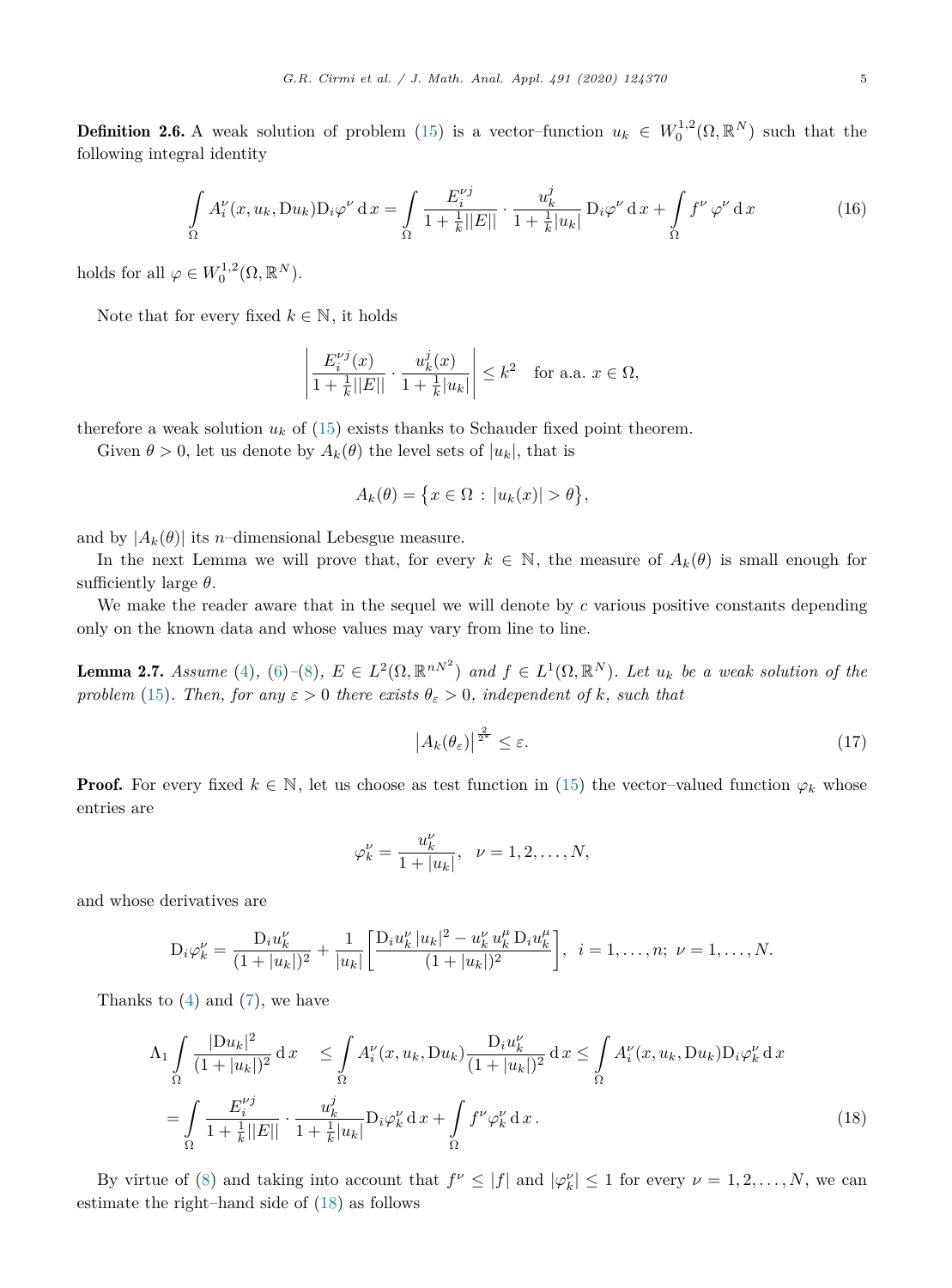<span id="page-5-0"></span>6 *G.R. Cirmi et al. / J. Math. Anal. Appl. 491 (2020) 124370*

$$
\int_{\Omega} \frac{E_i^{\nu j}}{1 + \frac{1}{k}||E||} \cdot \frac{u_k^j}{1 + \frac{1}{k}|u_k|} \mathcal{D}_i \varphi_k^{\nu} d x + \int_{\Omega} f^{\nu} \varphi_k^{\nu} d x \n\leq \int_{\Omega} ||E|| \frac{|u_k|}{1 + |u_k|} \frac{|Du_k|}{1 + |u_k|} dx \n+ \int_{\Omega} \frac{1}{|u_k|} E_i^{\nu j} u_k^j \left[ \frac{\mathcal{D}_i u_k^{\nu} |u_k|^2 - u_k^{\nu} u_k^{\mu} \mathcal{D}_i u_k^{\mu}}{(1 + |u_k|)^2} \right] dx + \int_{\Omega} |f| dx \n\leq \int_{\Omega} ||E|| \frac{|Du_k|}{1 + |u_k|} dx + \int_{\Omega} |f| dx.
$$
\n(19)

By using Young's inequality in the right–hand side of (19), from ([18\)](#page-4-0), for any  $\varepsilon > 0$ , it follows

$$
\Lambda_1 \int\limits_{\Omega} \frac{|{\rm D}u_k|^2}{(1+|u_k|)^2} \, \mathrm{d}x \leq \varepsilon \int\limits_{\Omega} \frac{|{\rm D}u_k|^2}{(1+|u_k|)^2} \, \mathrm{d}x + \frac{1}{4\varepsilon} \int\limits_{\Omega} ||E||^2 \, \mathrm{d}x + \int\limits_{\Omega} |f| \, \mathrm{d}x \,. \tag{20}
$$

Applying Sobolev's embedding inequality and choosing a suitable  $0 < \varepsilon < \Lambda_1$ , (20) implies<sup>2</sup>

$$
\left(\int_{\Omega} \left|\log(1+|u_k|)\right|^{2^*} \mathrm{d}x\right)^{\frac{2}{2^*}} \leq \mathcal{S} \int_{\Omega} \left|\mathrm{D}\log(1+|u_k|)\right|^2 \mathrm{d}x
$$
\n
$$
\leq \quad \mathcal{S} \int_{\Omega} \frac{|\mathrm{D}u_k|^2}{(1+|u_k|)^2} \mathrm{d}x \leq c \left[\int_{\Omega} ||E||^2 \mathrm{d}x + \int_{\Omega} |f| \mathrm{d}x\right].
$$
\n
$$
(21)
$$

Therefore, given  $\theta > 0$  it holds

$$
|\{x \in \Omega : |u_k(x)| > \theta\}|^{\frac{2}{2^*}} \le \frac{c}{\log^2(1+\theta)} \int_{\Omega} \left[||E||^2 + |f|\right] dx \tag{22}
$$

which implies [\(17\)](#page-4-0).  $\Box$ 

#### Lemma 2.8. *Assume* [\(4\)](#page-1-0)*,* ([6\)](#page-2-0)*–*([8\)](#page-2-0)*,* [\(12](#page-3-0)) *and* [\(13](#page-3-0))*.*

*Then, there exist two positive constants*  $c$  *and*  $\theta_0$ *, independent of*  $k$ *, such that* 

$$
\int_{\Omega} |\mathcal{D}u_k|^2 \, \mathrm{d}x \le c \bigg[ \theta_0^2 \int_{\Omega} \left[ ||E||^n + 1 \right] \mathrm{d}x + \bigg( \int_{\Omega} |f|^{\frac{2n}{n+2}} \, \mathrm{d}x \bigg)^{\frac{n+2}{n}} \bigg] \tag{23}
$$

*for every*  $k \in \mathbb{N}$ .

**Proof.** For a fixed  $k \in \mathbb{N}$ , we pick  $u_k$  as test function in ([16\)](#page-4-0). Thanks to the ellipticity condition we have

$$
\Lambda_1 \int_{\Omega} |\mathcal{D}u_k|^2 \, \mathrm{d}x \le \int_{\Omega} \frac{E_i^{\nu j}}{1 + \frac{1}{k} ||E||} \cdot \frac{u_k^j}{1 + \frac{1}{k} |u_k|} \mathcal{D}_i u_k^{\nu} \, \mathrm{d}x + \int_{\Omega} f_k^{\nu} u_k^{\nu} \, \mathrm{d}x \,. \tag{24}
$$

 $^2\,$   $\mathcal S$  represents the Sobolev embedding constant.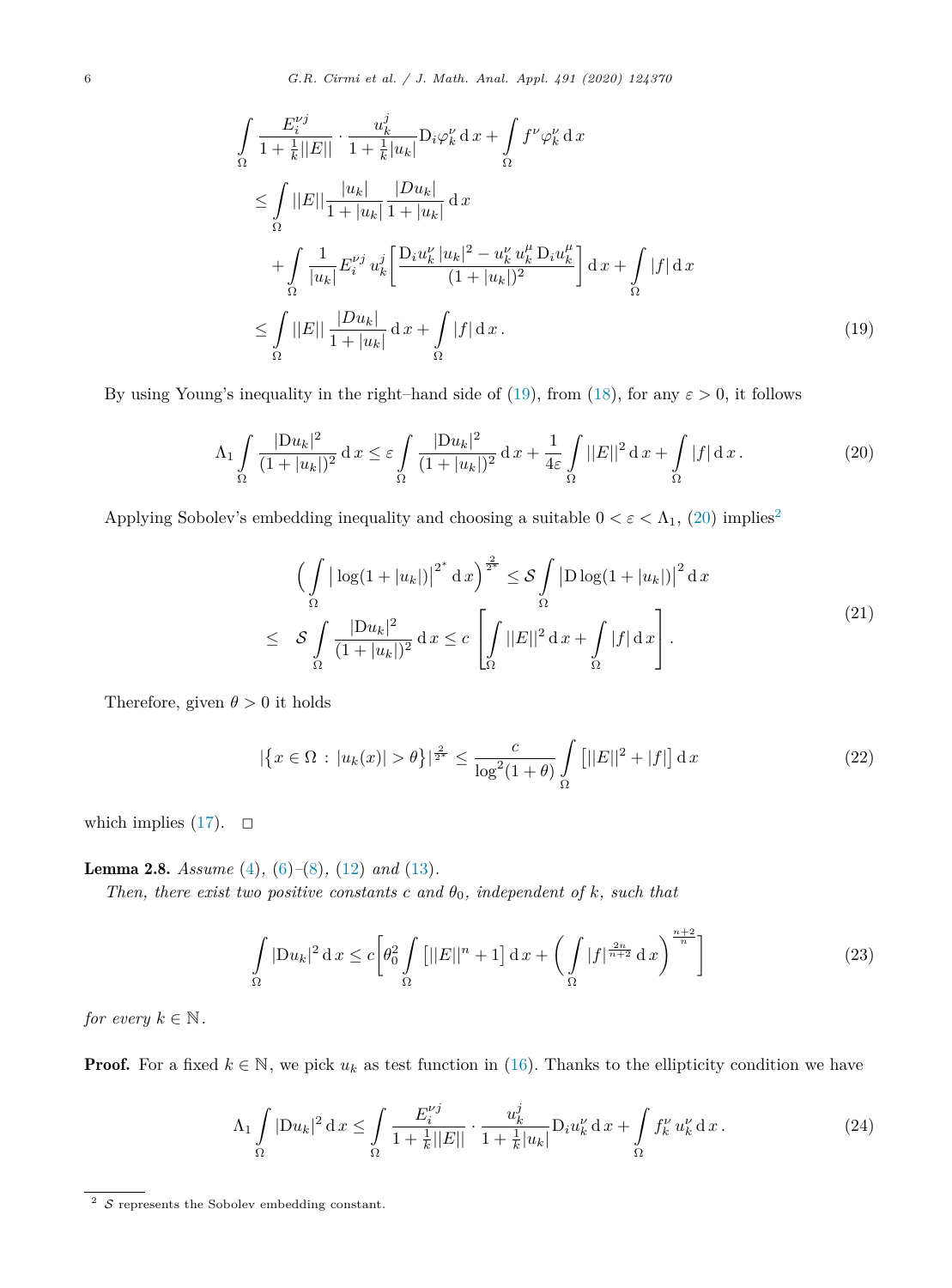<span id="page-6-0"></span>By using Hölder's, Sobolev's and Young's inequalities, for any  $\varepsilon > 0$ , we have

$$
\int_{\Omega} f_k^{\nu} u_k^{\nu} dx \leq \mathcal{S} \bigg( \int_{\Omega} |f|^{\frac{2n}{n+2}} dx \bigg)^{\frac{n+2}{2n}} \bigg( \int_{\Omega} |\mathcal{D}u_k|^2 dx \bigg)^{\frac{1}{2}}
$$
\n
$$
\leq \varepsilon \int_{\Omega} |\mathcal{D}u_k|^2 dx + \mathcal{S}^2 \frac{1}{4\varepsilon} \bigg( \int_{\Omega} |f|^{\frac{2n}{n+2}} dx \bigg)^{\frac{n+2}{n}}.
$$
\n(25)

Applying again Young's inequality, for any  $\varepsilon > 0$  we deduce that

$$
\int_{\Omega} \frac{E_i^{\nu j}}{1 + \frac{1}{k}||E||} \cdot \frac{u_k^j}{1 + \frac{1}{k}|u_k|} \mathcal{D}_i u_k^{\nu} \, \mathrm{d}x \le \varepsilon \int_{\Omega} |Du_k|^2 \, \mathrm{d}x + \frac{1}{4\varepsilon} \int_{\Omega} ||E||^2 \, |u_k|^2 \, \mathrm{d}x. \tag{26}
$$

On the other hand, for any  $\theta > 0$  fixed, by using Hölder's and Sobolev's inequality we have

$$
\int_{\Omega} ||E||^2 |u_k|^2 dx = \int_{\Omega \cap {|u_k| > \theta}} ||E||^2 |u_k|^2 dx + \int_{\Omega \cap {|u_k| \le \theta}} ||E||^2 |u_k|^2 dx \le
$$
  

$$
\le \theta^2 \int_{\Omega} ||E||^2 dx + \mathcal{S}^2 \left( \int_{\Omega \cap {|u_k| > \theta}} ||E||^2 dx \right)^{\frac{2}{n}} \int_{\Omega} |Du_k|^2 dx.
$$
 (27)

Gathering together  $(25)$ – $(27)$ , from  $(24)$  $(24)$ , we obtain

$$
\left[\Lambda_1 - 2\varepsilon - \frac{S^2}{4\varepsilon} \left( \int_{\Omega \cap \{|u_k| > \theta\}} ||E||^n \, dx \right)^{\frac{2}{n}} \right] \int_{\Omega} |Du_k|^2 \, dx \le
$$
  

$$
\leq \frac{\theta^2}{4\varepsilon} \int_{\Omega} ||E||^2 \, dx + \frac{S^2}{4\varepsilon} \left( \int_{\Omega} |f|^{\frac{2n}{n+2}} \, dx \right)^{\frac{n+2}{n}} \quad \text{for any } \theta > 0 \text{ fixed.}
$$
 (28)

Let us choose in (28)  $\varepsilon = \frac{\Lambda_1}{8}$  and  $\theta = \theta_0$  with  $\theta_0 > 0$ , independent of *k*, such that

$$
\frac{S^2}{4\varepsilon} \left( \int\limits_{\Omega \cap \{|u_k| > \theta_0\}} ||E||^n \, \mathrm{d}x \right)^{\frac{2}{n}} \le \frac{\Lambda_1}{4}.
$$

We point out that the existence of  $\theta_0$  follows from Lemma [2.7](#page-4-0). Then, we deduce

$$
\int_{\Omega} |\mathcal{D}u_k|^2 \, \mathrm{d}x \le c \left[ \theta_0^2 \int_{\Omega} \left[ ||E||^n + 1 \right] \mathrm{d}x + \left( \int_{\Omega} |f|^{\frac{2n}{n+2}} \, \mathrm{d}x \right)^{\frac{n+2}{n}} \right] \tag{29}
$$

with the constant *c* independent of  $k$ .  $\Box$ 

# 3. Proof of the Theorem [2.5](#page-3-0)

From Lemma [2.8](#page-5-0) there exists a positive constant *c*, independent of *k*, such that

$$
||u_k||_{W_0^{1,2}(\Omega)} \le c \quad \text{for any } k \in \mathbb{N},\tag{30}
$$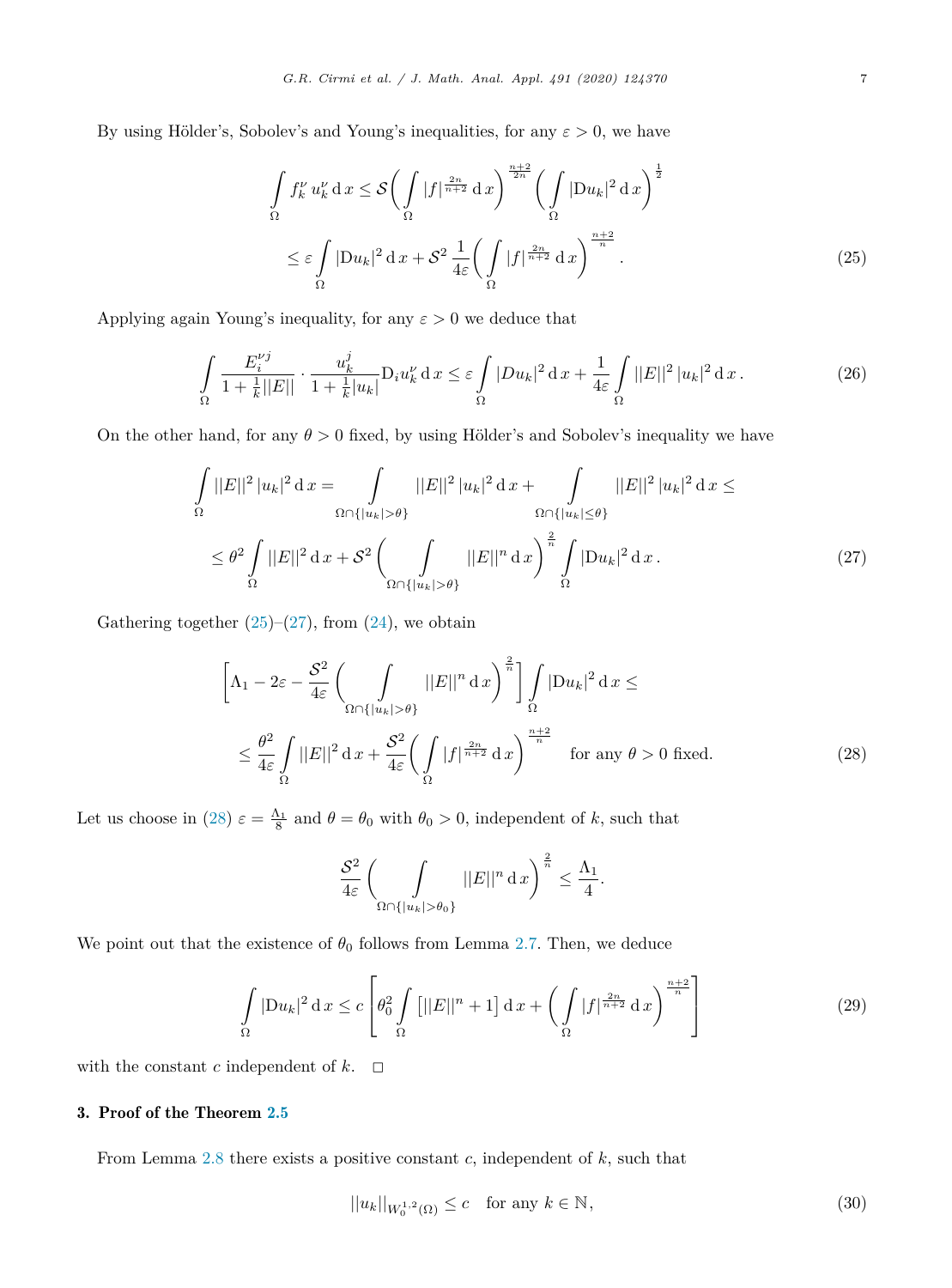<span id="page-7-0"></span>hence we can pick a subsequence of  $\{u_k\}$ , still denoted by  $\{u_k\}$ , such that

$$
\begin{cases} u_k \rightharpoonup u \quad \text{weakly in } W_0^{1,2}(\Omega, \mathbb{R}^N), \\ u_k \to u \quad \text{strongly in } L^2(\Omega, \mathbb{R}^N) \text{ and a.e. in } \Omega. \end{cases}
$$
 (31)

Moreover, estimate ([30\)](#page-6-0) implies that

$$
||T_{\theta}(u_k)||_{W_0^{1,2}(\Omega)} \le c \quad \forall k \in \mathbb{N}
$$
\n(32)

for any  $\theta > 0$  fixed and by (31) we also deduce

$$
\begin{cases}\nT_{\theta}(u_k) \to T_{\theta}(u) & \text{weakly in } W_0^{1,2}(\Omega, \mathbb{R}^N), \\
T_{\theta}(u_k) \to T_{\theta}(u) & \text{strongly in } L^2(\Omega, \mathbb{R}^N) \text{ and a.e. in } \Omega.\n\end{cases}
$$

Now, we will prove that *u* is a solution of the system  $(11)$  $(11)$  in the sense of Definition [2.3](#page-3-0).

To this aim, we have to pass to the limit in the approximating problems [\(15\)](#page-3-0) and, therefore, we need to prove that

$$
Du_k \to Du \quad \text{a.e. in } \Omega \text{ as } k \to +\infty.
$$

The above convergence will be a consequence of the following Lemma whose proof can be found in the paper [\[1](#page-14-0)]. For the reader's convenience we will give its proof in the Appendix.

**Lemma 3.1.** Let the assumptions [\(4](#page-1-0))-[\(7](#page-2-0)) be satisfied and let  $\{u_k\} \subset W_0^{1,2}(\Omega,\mathbb{R}^N)$  be a sequence such that

$$
u_k\to u
$$

*weakly in*  $W_0^{1,2}(\Omega, \mathbb{R}^N)$ *, strongly in*  $L^2(\Omega, \mathbb{R}^N)$  *and a.e. in*  $\Omega$ *.* 

*Assume that the following estimate*

$$
\int_{\Omega} \left[ A_i^{\nu}(x, u_k, Du_k) - A_i^{\nu}(x, u_k, Du) \right] \left[ D_i u_k^{\nu} - D_i u^{\nu} \right] \chi_{\{|u_k - u| \le \theta\}} d x
$$
\n
$$
\le c\theta + \omega(k, \theta)
$$
\n(33)

*holds*<sup>3</sup>, where *c is a positive constant and*  $\omega(k, \theta)$  *is a function such that* 

$$
\lim_{k \to +\infty} \omega(k,\theta) = 0 \quad \text{for any } \theta > 0 \text{ fixed.}
$$

*Then*  $u_k \to u$  *strongly in*  $W_0^{1,2}(\Omega, \mathbb{R}^N)$ *.* 

In view of exploiting Lemma 3.1, for any fixed  $\theta > 0$  we set

$$
J_{k,\theta} = \int_{\Omega} \left[ A_i^{\nu}(x, u_k, \mathrm{D}u_k) - A_i^{\nu}(x, u_k, \mathrm{D}u) \right] \left[ \mathrm{D}_i(u_k - u)^{\nu} \right] \chi_{\{|u_k - u| \le \theta\}} \, \mathrm{d}x \,. \tag{34}
$$

<sup>&</sup>lt;sup>3</sup> We denote by  $\chi_B(x)$  the characteristic function of the set  $B \subset \mathbb{R}^n$ .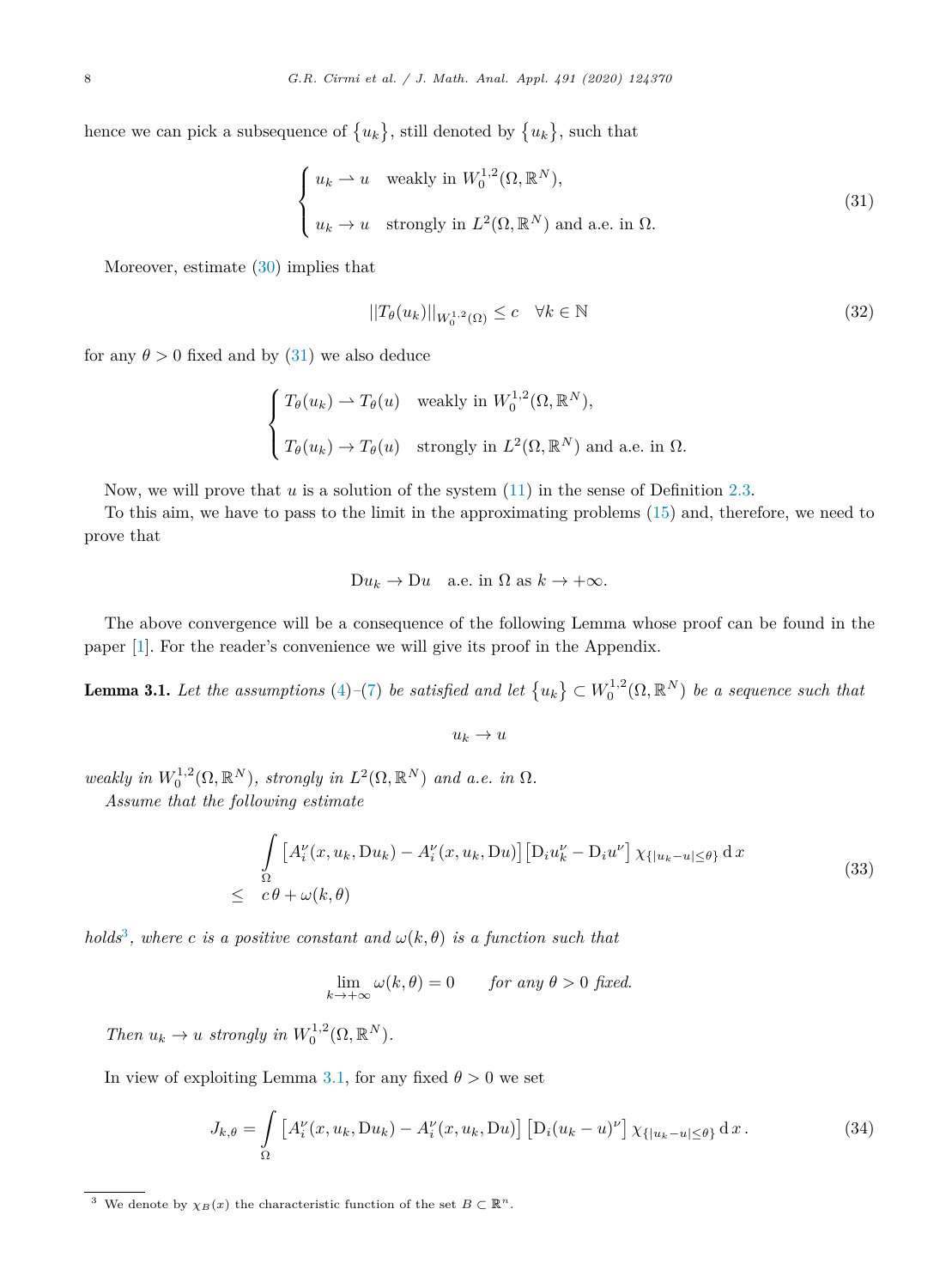<span id="page-8-0"></span>It's easy to prove that, for fixed  $\theta > 0$ ,

$$
\int_{\Omega} A_i^{\nu}(x, u_k, \mathrm{D}u) \left[ \mathrm{D}_i u_k^{\nu} - \mathrm{D}_i u^{\nu} \right] \chi_{\{|u_k - u| \le \theta\}} \mathrm{d}x \to 0 \text{ as } k \to +\infty. \tag{35}
$$

Indeed,

$$
A_i^{\nu}(x, u_k, Du)\chi_{\{|u_k-u|\leq \theta\}} \to A_i^{\nu}(x, u, Du)
$$
 a.e. in  $\Omega$ .

Moreover, if *B* is a measurable subset of  $\Omega$ , applying the growth condition ([5\)](#page-2-0), we have

$$
\left(\int_{B} |A_i^{\nu}(x, u_k, Du)|^2 \chi_{\{|u_k - u| \le \theta\}} \, dx\right)^{\frac{1}{2}} \n\le \Lambda_2 \left(\int_{B \cap \{|u_k - u| \le \theta\}} \left[|u_k - u|^q + |u|^q + |Du|\right]^2 \, dx\right)^{\frac{1}{2}} \n\le \Lambda_2 \left[\theta |B|^{\frac{1}{2q}} + \left(\int_{B} |u|^2 \, dx\right)^{\frac{1}{2q}}\right]^q + \Lambda_2 \left(\int_{B} |Du|^2 \, dx\right)^{\frac{1}{2}}.
$$
\n(36)

consequently the functions  $A_i^{\nu}(x, u_k, Du)\chi_{\{|u_k-u|\leq \theta\}}$  are equi–integrable in  $L^2(\Omega)$  and therefore

$$
A_i^{\nu}(x, u_k, Du)\chi_{\{|u_k-u|\leq \theta\}} \to A_i^{\nu}(x, u, Du) \quad \text{strongly in } L^2(\Omega)
$$

and assertion (35) is proved.

Now we observe that we can rewrite

$$
\int_{\Omega} A_i^{\nu}(x, u_k, Du_k) D_i(u_k - u)^{\nu} \chi_{\{|u_k - u| \le \theta\}} d x
$$
\n
$$
= \int_{\Omega} A_i^{\nu}(x, u_k, Du_k) D_i T_{\theta}(u_k - u)^{\nu} d x
$$
\n
$$
- \int_{\Omega} A_i^{\nu}(x, u_k, Du_k) D_i T_{\theta}(u_k - u)^{\nu} \chi_{\{|u_k - u| > \theta\}} d x. \tag{37}
$$

Testing [\(16](#page-4-0)) with the function  $T_{\theta}(u_k - u)$  we obtain

$$
\int_{\Omega} A_i^{\nu}(x, u_k, Du_k) D_i \left[ T_{\theta}(u_k - u) \right]^{\nu} dx
$$
\n
$$
\leq \int_{\Omega \cap \{|u_k - u| \leq \theta\}} \frac{E_i^{\nu j}}{1 + \frac{1}{k} ||E||} \cdot \frac{u_k^j}{1 + \frac{1}{k} |u_k|} D_i(u_k - u)^{\nu} dx
$$
\n
$$
+ \int_{\Omega \cap \{|u_k - u| > \theta\}} \frac{E_i^{\nu j}}{1 + \frac{1}{k} ||E||} \cdot \frac{u_k^j}{1 + \frac{1}{k} |u_k|} \frac{\theta}{|u_k - u|} \left[ D_i(u_k - u)^{\nu} - \frac{(u_k - u)^{\nu} (u_k - u)^{\mu} D_i(u_k - u)^{\mu}}{|u_k - u|^2} \right] dx + \theta ||f||_{L^{\frac{2n}{n+2}}(\Omega)}
$$
\n
$$
\equiv I_k^1 + I_k^2 + \theta ||f||_{L^{\frac{2n}{n+2}}(\Omega)}.
$$
\n(38)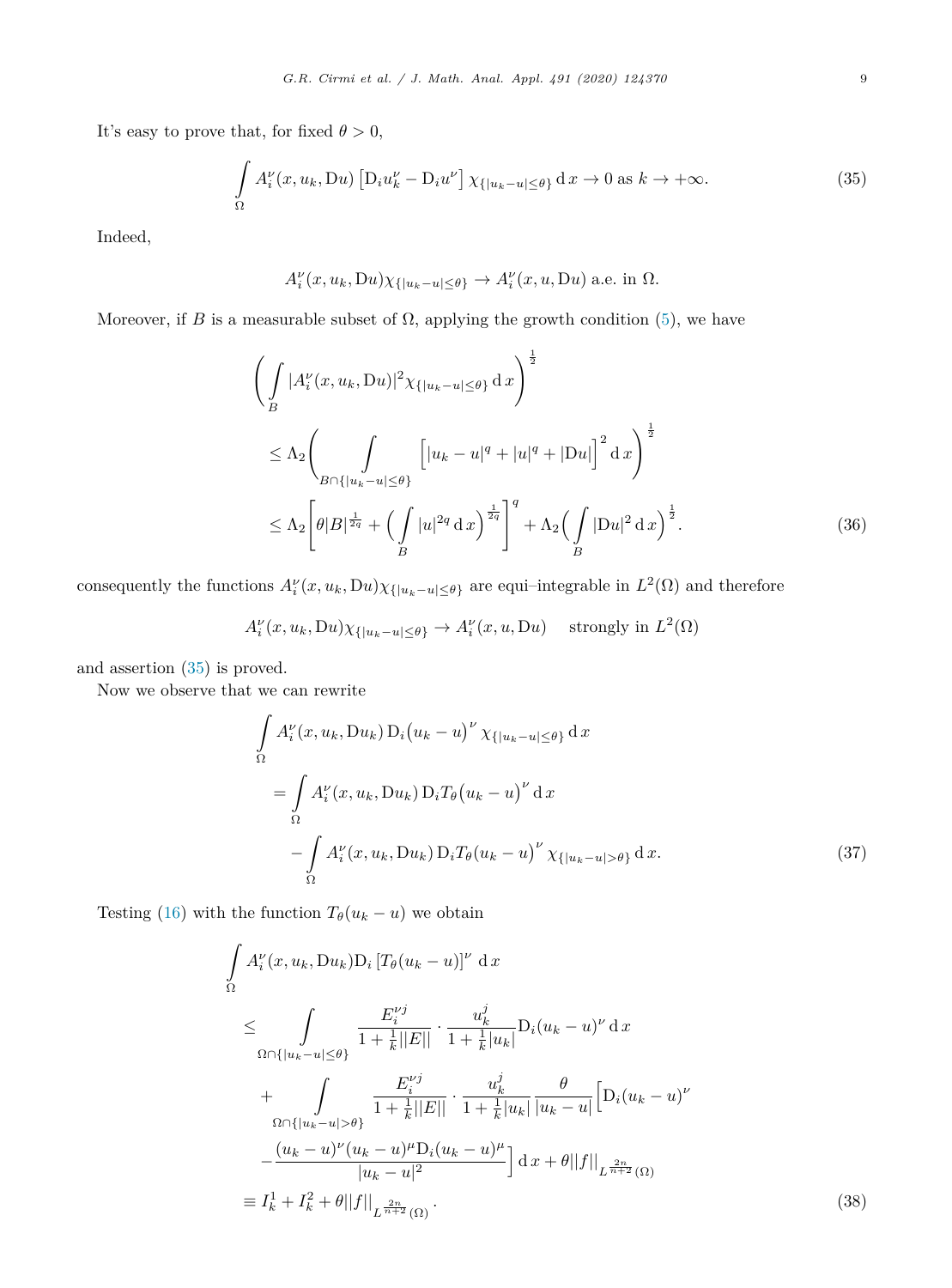<span id="page-9-0"></span>We claim that

$$
\lim_{k \to +\infty} (I_k^1 + I_k^2) = 0 \quad \text{for any } \theta > 0 \text{ fixed.}
$$
\n(39)

Thanks to the following inequality

$$
\left|\frac{E_i^{\nu j}}{1+\frac{1}{k}||E||}\cdot \frac{u_k^j}{1+\frac{1}{k}|u_k|}\chi_{\{|u_k-u|\leq \theta\}}\right| \leq ||E||(\theta+|u|) \text{ for any } k \in \mathbb{N},
$$

by the Lebesgue's dominated convergence Theorem and ([31\)](#page-7-0), it follows that

$$
\frac{E_i^{\nu j}}{1 + \frac{1}{k}||E||} \cdot \frac{u_k^j}{1 + \frac{1}{k}|u_k|} \chi_{\{|u_k - u| \le \theta\}} \to E_i^{\nu j} u^j \quad \text{strongly in } L^2(\Omega)
$$

which, in turn, implies that  $I_k^1 \to 0$  as  $k \to +\infty$ .

On the other hand, using condition ([8\)](#page-2-0), we deduce

$$
I_{k}^{2} = \int_{\Omega \cap \{|u_{k}-u|>\theta\}} \frac{E_{i}^{\nu j}}{1 + \frac{1}{k}||E||} \cdot \frac{(u_{k}-u)^{j}}{1 + \frac{1}{k}|u_{k}|} \frac{\theta}{|u_{k}-u|} \left[D_{i}(u_{k}-u)^{\nu} - \frac{(u_{k}-u)^{\nu}(u_{k}-u)^{\mu}D_{i}(u_{k}-u)^{\mu}}{|u_{k}-u|^{2}}\right] dx
$$
  
+ 
$$
\int_{\Omega} \frac{E_{i}^{\nu j}}{1 + \frac{1}{k}||E||} \cdot \frac{u^{j}}{1 + \frac{1}{k}|u_{k}|} \frac{\theta}{|u_{k}-u|} \left[D_{i}(u_{k}-u)^{\nu} - \frac{(u_{k}-u)^{\nu}(u_{k}-u)^{\mu}D_{i}(u_{k}-u)^{\mu}}{|u_{k}-u|^{2}}\right] \chi_{\{|u_{k}-u|>\theta\}} dx
$$
  

$$
\leq \int_{\Omega} \frac{E_{i}^{\nu j}}{1 + \frac{1}{k}||E||} \cdot \frac{u^{j}}{1 + \frac{1}{k}|u_{k}|} \frac{\theta}{|u_{k}-u|} \left[D_{i}(u_{k}-u)^{\nu} - \frac{(u_{k}-u)^{\nu}(u_{k}-u)^{\mu}D_{i}(u_{k}-u)^{\mu}}{|u_{k}-u|^{2}}\right] \chi_{\{|u_{k}-u|>\theta\}} dx
$$
  
(40)

Since  $u_k \to u$  a.e. in  $\Omega$ , it follows

$$
\frac{E_i^{\nu j}}{1 + \frac{1}{k}||E||} \cdot \frac{u^j}{1 + \frac{1}{k}|u_k|} \frac{\theta}{|u_k - u|} \chi_{\{|u_k - u| > \theta\}} \to 0 \quad \text{a.e. in } \Omega \text{ as } k \to +\infty.
$$

Moreover, the following inequality holds

$$
\frac{E_i^{\nu j}}{1+\frac{1}{k}||E||}\cdot\frac{u^j}{1+\frac{1}{k}|u_k|}\frac{\theta}{|u_k-u|}\chi_{\{|u_k-u|>\theta\}}\leq |E_i^{\nu j}\,u^j|\quad\text{for any }k\in\mathbb{N},
$$

so by the Lebesgue's dominated convergence Theorem

$$
\frac{E_i^{\nu j}}{1 + \frac{1}{k}||E||} \cdot \frac{u^j}{1 + \frac{1}{k}|u_k|} \frac{\theta}{|u_k - u|} \chi_{\{|u_k - u| > \theta\}} \to 0 \quad \text{strongly in } L^2(\Omega)
$$

hence, thanks to [\(31](#page-7-0)) the right-hand side of (40) goes to 0, for any  $\theta > 0$  fixed, and, at least we conclude that  $I_k^2 \to 0$ , for any  $\theta > 0$  fixed and (39) holds.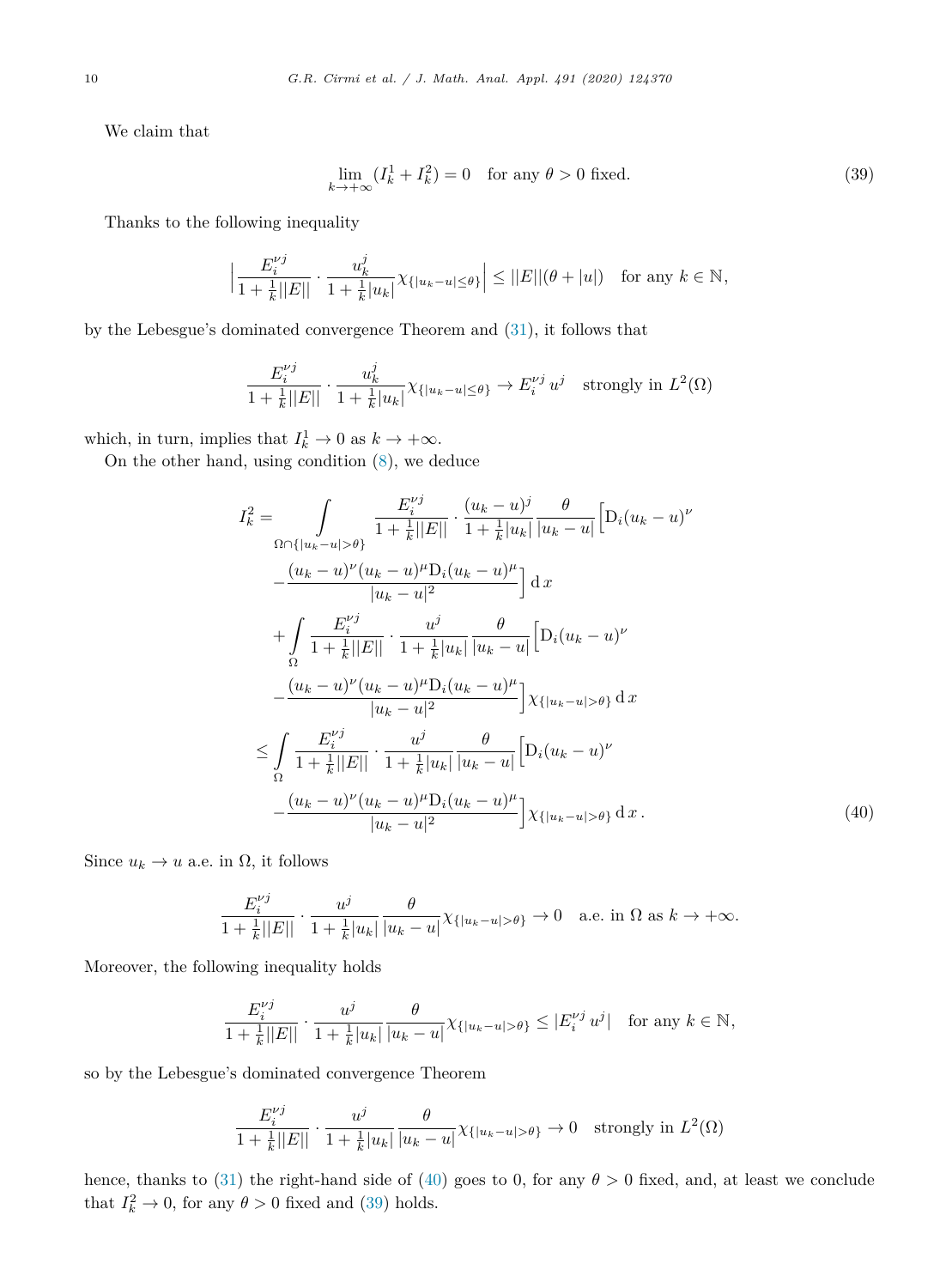On the other hand, using formula ([10\)](#page-3-0) and taking into account condition [\(7](#page-2-0)) and [\(30\)](#page-6-0), one deduces that

$$
\int_{\Omega} A_i^{\nu}(x, u_k, Du_k) D_i \left[ T_{\theta}(u_k - u) \right]^{\nu} \chi_{\{|u_k - u| > \theta\}} d x \to 0 \quad \text{as } k \to +\infty,
$$
\n(41)

for any  $\theta > 0$  fixed.

Indeed, by ([7\)](#page-2-0) we have

$$
\int_{\Omega} A_{i}^{\nu}(x, u_{k}, Du_{k}) \, \mathcal{D}_{i} \left[ T_{\theta}(u_{k} - u) \right]^{\nu} \, \chi_{\{|u_{k} - u| > \theta\}} \, \mathrm{d}x
$$
\n
$$
= \int_{\Omega} A_{i}^{\nu}(x, u_{k}, Du_{k}) \, \frac{\theta}{|u_{k} - u|} \left[ D_{i} u_{k}^{\nu} - \frac{(u_{k} - u)^{\nu}(u_{k} - u)^{\mu}}{|u_{k} - u|^{2}} D_{i} u_{k}^{\mu} \right] \chi_{\{|u_{k} - u| > \theta\}} \, \mathrm{d}x
$$
\n
$$
- \int_{\Omega} A_{i}^{\nu}(x, u_{k}, Du_{k}) \, \frac{\theta}{|u_{k} - u|} \left[ D_{i} u^{\nu} - \frac{(u_{k} - u)^{\nu}(u_{k} - u)^{\mu}}{|u_{k} - u|^{2}} D_{i} u^{\mu} \right] \chi_{\{|u_{k} - u| > \theta\}} \, \mathrm{d}x
$$
\n
$$
\leq - \int_{\Omega} A_{i}^{\nu}(x, u_{k}, Du_{k}) \, \frac{\theta}{|u_{k} - u|} \left[ D_{i} u^{\nu} - \frac{(u_{k} - u)^{\nu}(u_{k} - u)^{\mu}}{|u_{k} - u|^{2}} D_{i} u^{\mu} \right] \chi_{\{|u_{k} - u| > \theta\}} \, \mathrm{d}x. \tag{42}
$$

We note that by [\(5](#page-2-0)) and ([30\)](#page-6-0), for any fixed  $i = 1, ..., n$  the sequence  $\{A_i^{\nu}(x, u_k, Du_k)\}$  converges weakly in  $L^2(\Omega)$  while

$$
\frac{\theta}{|u_k - u|} \Big[ D_i u^{\nu} - \frac{(u_k - u)^{\nu} (u_k - u)^{\mu}}{|u_k - u|^2} D_i u^{\mu} \Big] \chi_{\{|u_k - u| > \theta\}} \to 0 \quad \text{strongly in } L^2(\Omega)
$$

so the right–hand side of (42) goes to zero.

Finally, from [\(34](#page-7-0)), [\(37](#page-8-0)) and ([38\)](#page-8-0) we obtain the following basic inequality

$$
J_{k,\theta} \le c\,\theta + \omega(k,\theta) \tag{43}
$$

where  $\omega$  is the function defined by

$$
\omega(k,\theta) = -\int_{\Omega} A_i^{\nu}(x, u_k, Du) D_i(u_k - u)^{\nu} \chi_{\{|u_k - u| \le \theta\}} d x + I_k^1 + I_k^2
$$

$$
+ \int_{\Omega} A_i^{\nu}(x, u_k, Du_k) D_i \left[ T_{\theta}(u_k - u) \right]^{\nu} \chi_{\{|u_k - u| > \theta\}} d x
$$

which converges to 0, for any  $\theta > 0$  fixed, by virtue of ([35\)](#page-8-0), ([39\)](#page-9-0) and (41).

By Lemma [3.1,](#page-7-0) up to a subsequence still relabeled  $u_k$ , it follows that

$$
Du_k \to Du \quad \text{strongly in } L^2(\Omega, \mathbb{R}^N), \tag{44}
$$

$$
Du_k(x) \to Du(x) \quad \text{a.e in } \Omega. \tag{45}
$$

Moreover it's easy to see

$$
\frac{E_i^{\nu j}}{1 + \frac{1}{k}||E||} \cdot \frac{u_k^j}{1 + \frac{1}{k}|u_k|} \to E_i^{\nu j} u \quad \text{strongly in } L^2(\Omega). \tag{46}
$$

Therefore, for any  $\varphi \in W_0^{1,2}(\Omega, \mathbb{R}^N)$ , we can pass to the limit in [\(16](#page-4-0)) for the above subsequence (for which (44)–(46) hold) and therefore for the limit *u* the integral identity [\(14](#page-3-0)) is satisfied.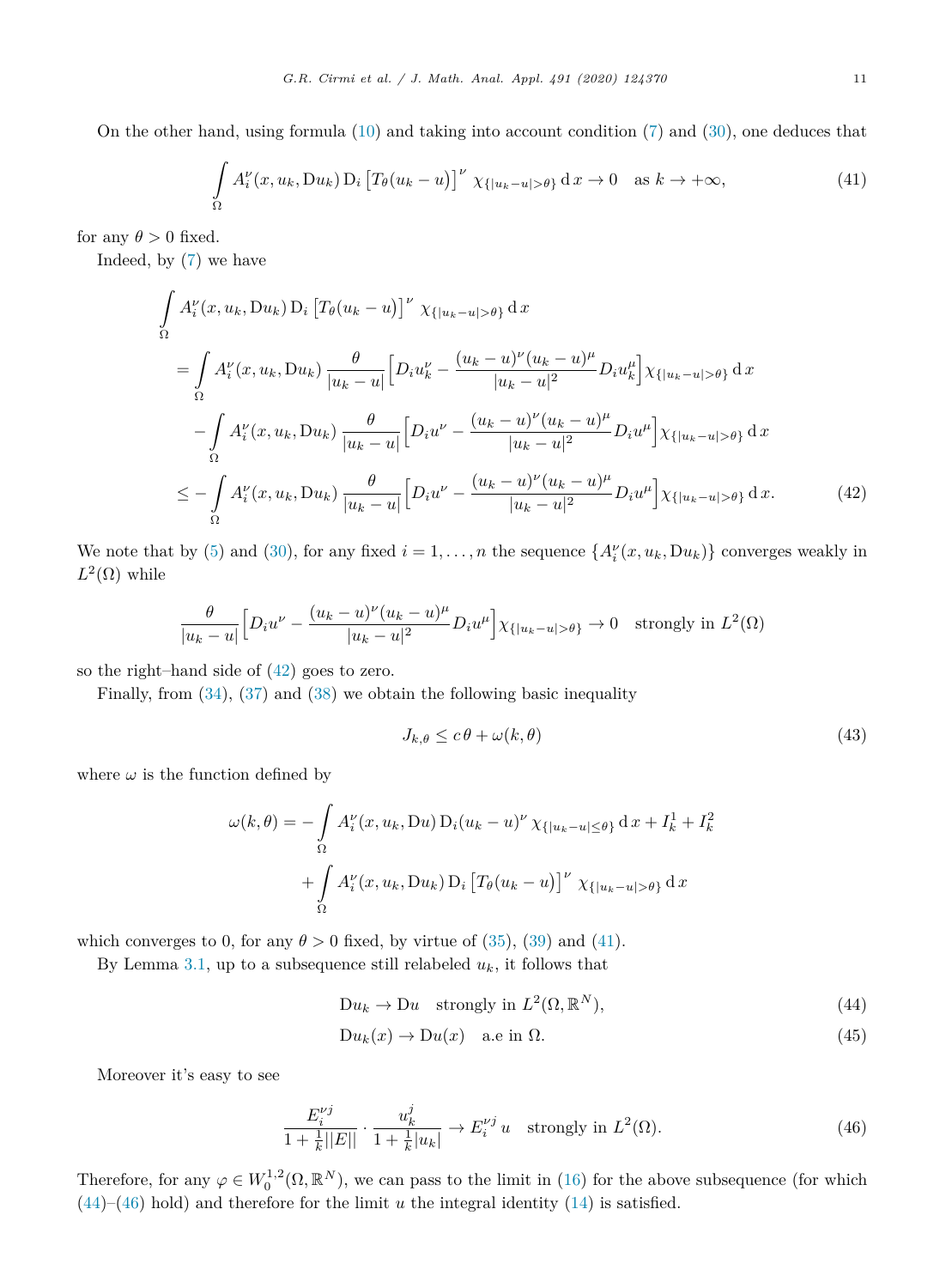# <span id="page-11-0"></span>4. Appendix

In this section we will reproduce the proof of Lemma [3.1,](#page-7-0) already contained in [[1\]](#page-14-0), pages 151–155. For any  $k \in \mathbb{N}$  and  $x \in \Omega$  we set

$$
\Delta^{k}(x) = \left[A_i^{\nu}(x, u_k, Du_k) - A_i^{\nu}(x, u_k, Du)\right] \left[D_i u_k^{\nu} - D_i u^{\nu}\right]
$$

and we claim that there exists a subsequence, still denoted by  $\{\Delta^k(x)\}\text{, such that}$ 

$$
\Delta^k(x) \to 0 \quad \text{for a.e. } x \in \Omega. \tag{47}
$$

Indeed, let  $E \subseteq \Omega$  with  $|E| = 0$  such that

$$
u_k(x) \to u(x) \quad \forall x \in \Omega \setminus E.
$$

For any fixed  $m \in \mathbb{N}$  there exists  $l \in \mathbb{N}$  such that the set

$$
\Omega_{l,m} = \left\{ x \in \Omega \setminus E \quad : |u_k(x) - u(x)| < \frac{1}{m}, \quad k \ge l \right\}
$$

is nonempty. Moreover

$$
\Omega_{l,m}\subseteq \Omega_{l+1,m}
$$

and

$$
\bigcup_{l=1}^{+\infty} \Omega_{l,m} = \Omega \setminus E
$$

 $+$ 

which implies

$$
\lim_{l \to +\infty} |\Omega - \Omega_{l,m}| = 0.
$$

For any  $p \in \mathbb{N}$  let

$$
l(m, p) = \min \left\{ l \in \mathbb{N} \ : |\Omega - \Omega_{l,m}| \leq \frac{1}{p2^m} \right\}.
$$

Then

$$
|\Omega - \Omega_{l(m,p),m}| \leq \frac{1}{p2^m}
$$

and

$$
l(m, p) \le l(m, p+1).
$$

Moreover, if  $x \in \Omega_{l(m,p),m}$  then

$$
|u_k(x) - u(x)| < \frac{1}{m} \quad \forall k \ge l(m, p).
$$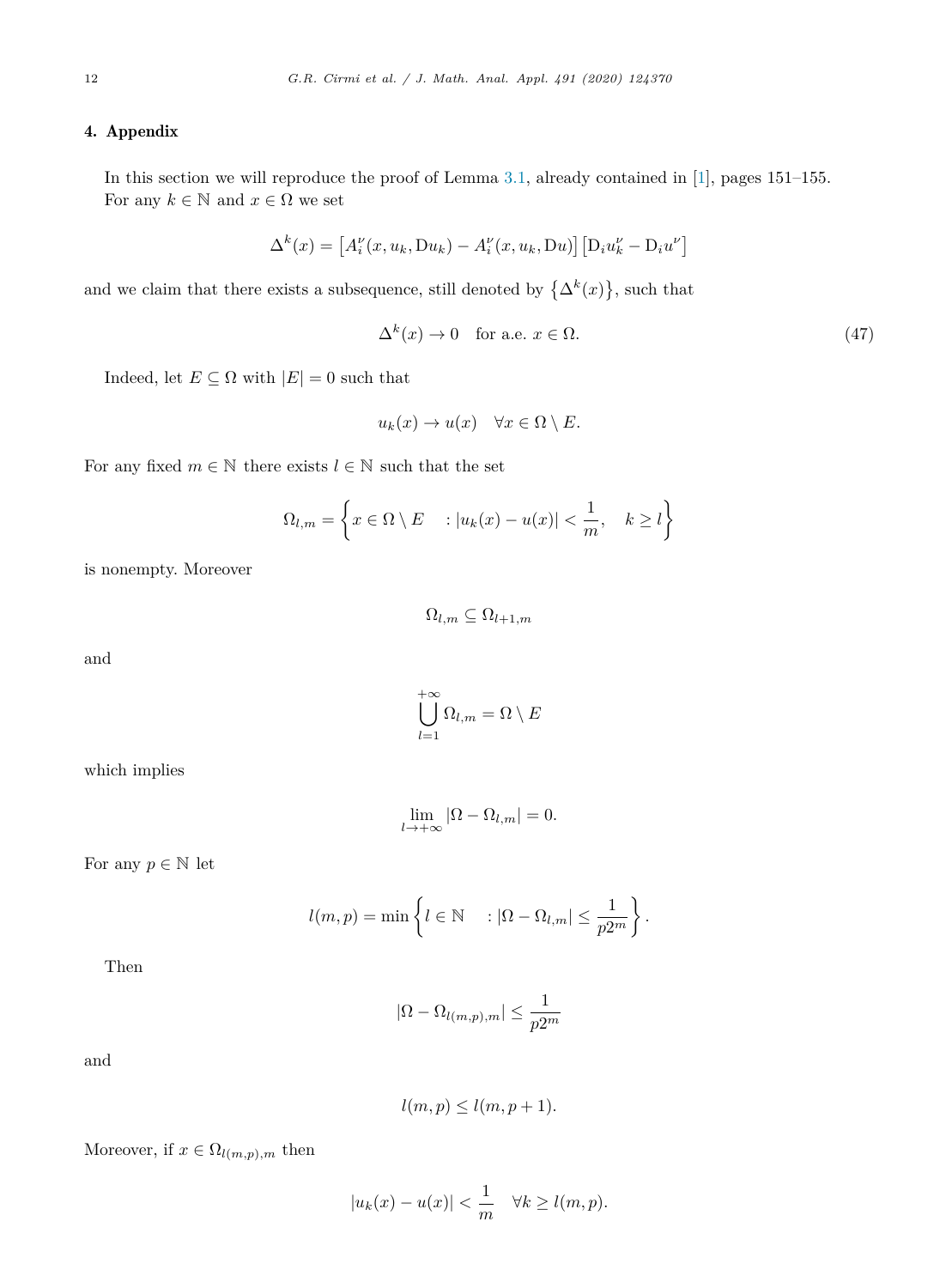We define

$$
\Omega^p = \bigcap_{m=1}^{+\infty} \Omega_{l(m,p),m}.
$$

Then

$$
\Omega^p \subseteq \Omega^{p+1}
$$

and

$$
|\Omega \setminus \Omega^p| = |\bigcup_{m=1}^{+\infty} |\Omega \setminus \Omega_{l(m,p),m}| \leq \sum_{m=1}^{+\infty} \frac{1}{p2^m} = \frac{1}{p}.
$$

Moreover,

$$
\sup_{x \in \Omega^p} |u_k(x) - u(x)| \le \frac{1}{m} \quad \forall k \ge l(m, p).
$$

By virtue of the hypothesis [\(4\)](#page-1-0),  $\Delta^k(x) \ge 0$  a.e.  $x \in \Omega$  and using the assumption [\(33](#page-7-0)) we obtain

$$
\int_{\Omega^p} \Delta^k(x) dx \leq \int_{\Omega_{l(m,p),m}} \Delta^k(x) dx
$$

$$
= \int_{\Omega} \Delta^k(x) \chi_{\Omega_{l(m,p),m}} dx \leq \frac{c}{m} + \omega \left( k, \frac{1}{m} \right), \quad \forall k \geq l(m,p)
$$

which, in turn, implies

$$
\lim_{k \to +\infty} \int_{\Omega^p} \Delta^k(x) dx = 0 \quad \forall p \in \mathbb{N}.
$$
\n(48)

Since  $\Delta^k(x) \to 0$  in  $L^1(\Omega^1)$ , there exist a subsequence  $\{n_k^1\}_k \subseteq \{k\}$  and a subset  $E^1 \subseteq \Omega^1$  with  $|E^1| = 0$ such that

$$
\Delta^{n_k^1}(x) \to 0 \quad \forall x \in \Omega^1 \setminus E^1.
$$

Since

$$
\lim_{k \to +\infty} \int \limits_{\Omega^2} \Delta^{n_k^1}(x) \, \mathrm{d}x = 0
$$

then  $\Delta^{n_k^1}(x) \to 0$  in  $L^1(\Omega^2)$  and, therefore, there exists a subsequence  $\{n_k^2\} \subseteq \{n_k^1\}$ , with  $n_k^2 \geq n_k^1 \ \forall k \in \mathbb{N}$ , and a subset  $E^2 \subseteq \Omega^2$  with  $|E^2| = 0$  such that

$$
\Delta^{n_k^2}(x) \to 0 \quad \forall x \in \Omega^2 \setminus E^2.
$$

Moreover,

$$
\Delta^{n_k^2}(x) \to 0 \quad \forall x \in \Omega^1 \setminus E^1
$$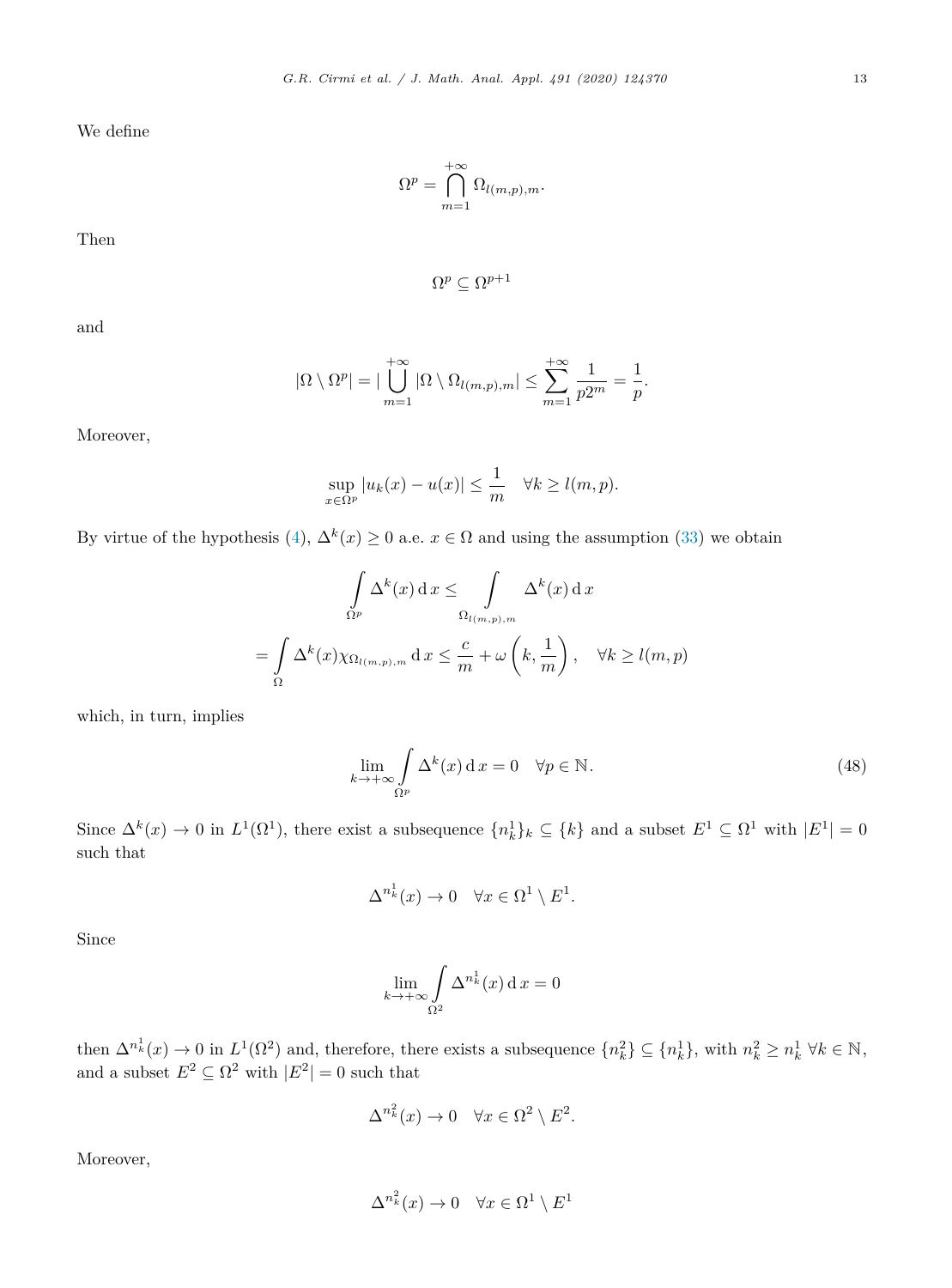<span id="page-13-0"></span>because of  $\left\{\Delta^{n_k^2}(x)\right\}$  is a subsequence of  $\left\{\Delta^{n_k^1}(x)\right\}$ . Iterating this procedure, for any  $p \in \mathbb{N}$  we construct a subsequence  $\{n_k^{p+1}\}\subseteq \{n_k^p\}$ , with  $n_k^{p+1}\geq n_k^p \forall k\in\mathbb{N}$ , and a subset  $E^p\subset \Omega^p$  with  $|E^p|=0$  such that

$$
\lim_{k \to +\infty} \Delta^{n_k^p}(x) \to 0 \quad \forall x \in \bigcup_{j=1}^p \left[ \Omega^j \setminus E^j \right]
$$

We define

$$
\tilde{\Omega}^p = \bigcup_{j=1}^p \left[ \Omega^j \setminus E^j \right] \quad \forall p \in \mathbb{N}
$$

then

$$
\lim_{k \to +\infty} \Delta^{n_k^p}(x) \to 0 \quad \forall x \in \tilde{\Omega}^p. \tag{49}
$$

Moreover

$$
\Omega \setminus \tilde{\Omega}^p \subseteq [\Omega \setminus \Omega^p] \cup E^p \quad \forall p \in \mathbb{N}
$$

and

$$
|\Omega \setminus \tilde{\Omega}^p| \le \frac{1}{p}, \quad \forall p \in \mathbb{N}.
$$

Therefore, if we set

$$
\tilde{\Omega} = \bigcup_{p=1}^{+\infty} \tilde{\Omega}^p
$$

then

$$
|\Omega \setminus \tilde{\Omega}| = \left| \bigcap_{p=1}^{+\infty} \left[ \Omega \setminus \tilde{\Omega}^p \right] \right| = \lim_{p \to +\infty} |\Omega \setminus \tilde{\Omega}^p| = 0
$$

and, up to a subsequence still denoted by  $\{\Delta^k(x)\}\,$ , we have

$$
\lim_{k \to +\infty} \Delta^k(x) = 0 \quad \forall x \in \tilde{\Omega}.\tag{50}
$$

Indeed, given  $x \in \tilde{\Omega}$ , let  $p_x$  be such that  $x \in \tilde{\Omega}^{p_x}$ . Using (49) we deduce that

$$
\lim_{k \to +\infty} \Delta^{n_k^{p_x}}(x) = 0
$$

hence, for any  $\varepsilon > 0$  there exists  $k(x, \varepsilon)$  such that

$$
0 \le \Delta^{n_k^{p_x}}(x) \le \varepsilon \quad \forall k \ge k(x, \varepsilon). \tag{51}
$$

Let

$$
\tilde{k} = \max\left\{k(x, \varepsilon), p_x\right\}
$$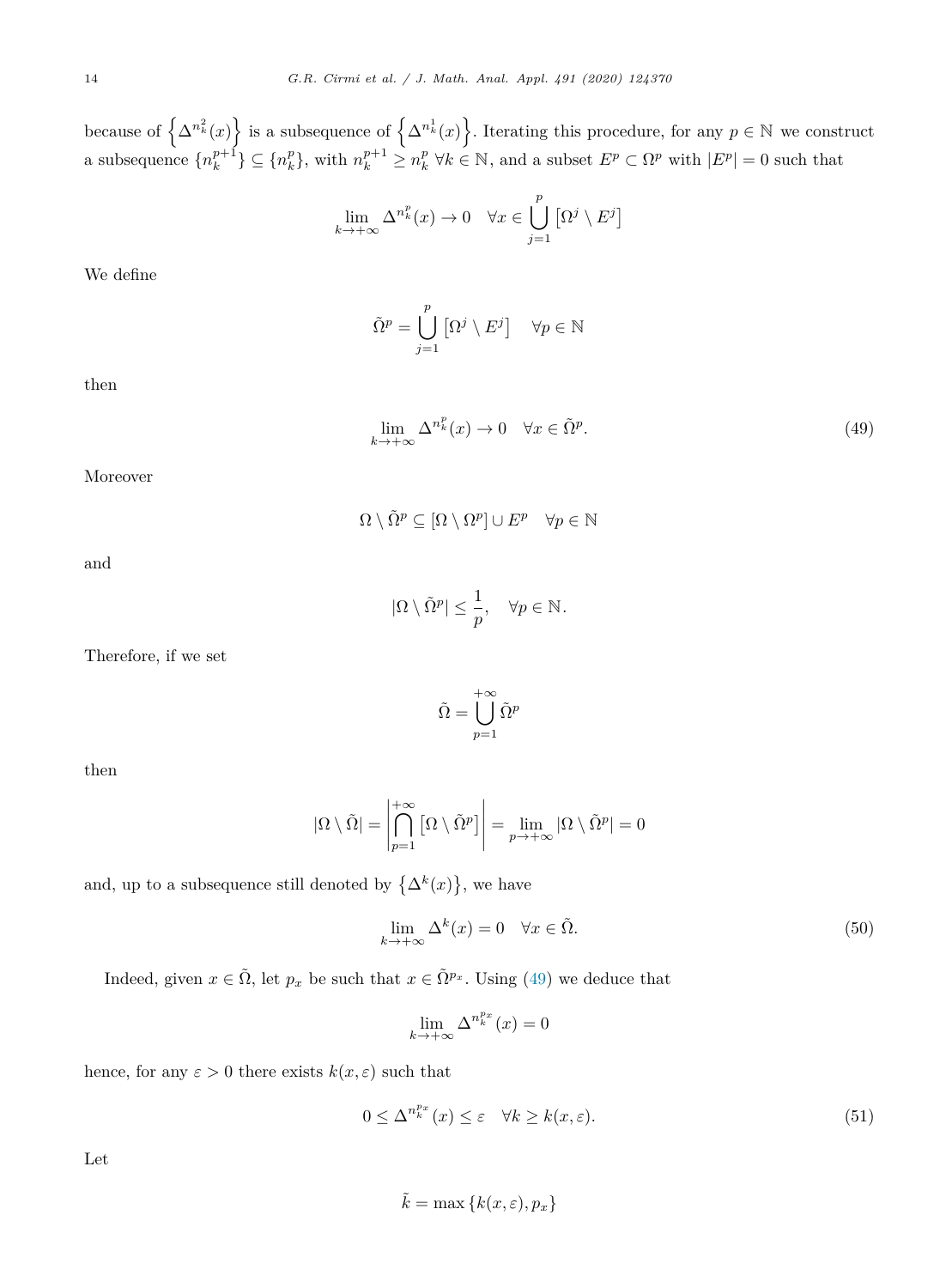<span id="page-14-0"></span>if  $k \geq \tilde{k}$  then  $k \geq p_x$  and  $\{n_k^k\} \subseteq \{n_k^{p_x}\}\$ . Consequently  $\left\{\Delta^{n_k^k}(x)\right\}$  is a subsequence of  $\left\{\Delta^{n_k^{p_x}}(x)\right\}$  that satisfies [\(51\)](#page-13-0) since  $k \geq k(x, \varepsilon)$ . At least

$$
0 \le \Delta^{n_k^k}(x) \le \varepsilon \quad \forall k \ge \tilde{k}
$$

and if we set  $\Delta^k(x) = \Delta^{n_k^k}(x)$  we get [\(50](#page-13-0)) and conclude that [\(47\)](#page-11-0) holds. Once ([47\)](#page-11-0) is achieved the strong convergence of  $\{Du_k\}$  to Du will be proved following a standard argument due to Leray and Lions [\[47](#page-15-0)].

#### Acknowledgments

This work has been supported by "Programma Ricerca di Ateneo UNICT 2020-22 linea di intervento 2".

### References

- [1] A. [Bensoussan,](http://refhub.elsevier.com/S0022-247X(20)30532-1/bib9D3D9048DB16A7EEE539E93E3618CBE7s1) L. Boccardo, Non linear systems and elliptic equations with natural growth conditions and sign conditions, Appl. Math. Optim. 46 (2002) [143–166.](http://refhub.elsevier.com/S0022-247X(20)30532-1/bib9D3D9048DB16A7EEE539E93E3618CBE7s1)
- [2] L. Boccardo, Some developments on Dirichlet problems with [discontinuous](http://refhub.elsevier.com/S0022-247X(20)30532-1/bib7B60A39FC2A49BBAC1B3426ABB5ADA4Bs1) coefficients, Boll. Unione Mat. Ital. 2 (1) (2009) [285–297.](http://refhub.elsevier.com/S0022-247X(20)30532-1/bib7B60A39FC2A49BBAC1B3426ABB5ADA4Bs1)
- [3] L. Boccardo, S. Buccheri, G.R. Cirmi, Two linear noncoercive Dirichlet problems in duality, Milan J. Math. 86 (2018), <https://doi.org/10.1007/s00032-018-0281-5>.
- [4] L. Boccardo, S. Buccheri, G.R. Cirmi, Calderon-Zygmund-Stampacchia theory for infinite energy solutions of nonlinear elliptic equations with singular drift, Nonlinear Differ. Equ. Appl. (2020), <https://doi.org/10.1007/s00030-020-00641-z>.
- [5] S. [Campanato,](http://refhub.elsevier.com/S0022-247X(20)30532-1/bib3E8D115EB4B32B9E9479F387DBE14EE1s1) Sistemi ellittici in forma divergenza: regolarità all'interno, Quaderni SNS, Pisa, 1980.
- [6] P. Cianci, G.R. Cirmi, S. D'Asero, S. Leonardi, Morrey estimates for solutions of singular quadratic non linear [equations,](http://refhub.elsevier.com/S0022-247X(20)30532-1/bib9A0FCE3DF2FB4AF30C399A7F3C006ADCs1) Ann. Mat. Pura Appl. [196 \(5\)](http://refhub.elsevier.com/S0022-247X(20)30532-1/bib9A0FCE3DF2FB4AF30C399A7F3C006ADCs1) (2017).
- [7] G.R. Cirmi, S. D'Asero, S. Leonardi, [Fourth-order](http://refhub.elsevier.com/S0022-247X(20)30532-1/bib9CA2B293ED357E2CFC54A11F8E7B5E37s1) nonlinear elliptic equations with lower order term and natural growth [conditions,](http://refhub.elsevier.com/S0022-247X(20)30532-1/bib9CA2B293ED357E2CFC54A11F8E7B5E37s1) Nonlinear Anal. 108 (2014) 66–86.
- [8] G.R. Cirmi, S. D'Asero, S. Leonardi, Gradient estimate for solutions of a class of nonlinear elliptic [equations](http://refhub.elsevier.com/S0022-247X(20)30532-1/bibABC31DC07D45632498B023930B8D6507s1) below the duality [exponent,](http://refhub.elsevier.com/S0022-247X(20)30532-1/bibABC31DC07D45632498B023930B8D6507s1) AIP Conf. Proc. 1863 (2017).
- [9] G.R. Cirmi, S. D'Asero, S. Leonardi, Gradient estimate for solutions of nonlinear singular elliptic [equations](http://refhub.elsevier.com/S0022-247X(20)30532-1/bib203FE40465558D1BF27B9328C74D7B8Es1) below the duality [exponent,](http://refhub.elsevier.com/S0022-247X(20)30532-1/bib203FE40465558D1BF27B9328C74D7B8Es1) Math. Methods Appl. Sci. 41 (1) (2018).
- [10] G.R. Cirmi, S. D'Asero, S. Leonardi, M.M. Porzio, Local regularity results for solutions of linear elliptic equations with drift term, Adv. Calc. Variations, <https://doi.org/10.1515/acv-2019-0048>.
- [11] G.R. Cirmi, S. D'Asero, S. Leonardi, Morrey estimates for a class of elliptic equations with drift term, Adv. Nonlinear Anal. 9 (1) (2020), <https://doi.org/10.1515/anona-2020-0055>.
- [12] G.R. Cirmi, S. Leonardi, Higher [differentiability](http://refhub.elsevier.com/S0022-247X(20)30532-1/bib826EE7824F588BC0E2309ED0066D7CBCs1) for solutions of linear elliptic systems with measure data, Discrete Contin. Dyn. Syst. 26 (1) (2010) [89–104.](http://refhub.elsevier.com/S0022-247X(20)30532-1/bib826EE7824F588BC0E2309ED0066D7CBCs1)
- [13] G.R. Cirmi, S. Leonardi, J. Stará, [Regularity](http://refhub.elsevier.com/S0022-247X(20)30532-1/bib24CCED45949F87B6967226CE7BF4A96Es1) results for the gradient of solutions of a class of linear elliptic systems with *L*1*,λ* data, Nonlinear Anal., Theory Methods Appl. 68 (12) (2008) [3609–3624.](http://refhub.elsevier.com/S0022-247X(20)30532-1/bib24CCED45949F87B6967226CE7BF4A96Es1)
- [14] G.R. Cirmi, S. Leonardi, [Regularity](http://refhub.elsevier.com/S0022-247X(20)30532-1/bibD6165CAA490EDDCAC86D1A33AD865D7Ds1) results for the gradient of solutions of linear elliptic equations with *L*1*,λ* data, Ann. Mat. Pura Appl. (4) 185 [\(2006\).](http://refhub.elsevier.com/S0022-247X(20)30532-1/bibD6165CAA490EDDCAC86D1A33AD865D7Ds1)
- [15] G.R. Cirmi, S. Leonardi, [Regularity](http://refhub.elsevier.com/S0022-247X(20)30532-1/bibAE8814FC7FF383D7A7EB7DE4F5CFFDEAs1) results for solutions of nonlinear elliptic equations with L<sup>1</sup>*,λ* data, Nonlinear Anal. TMA 69 (1) (2008) [230–244.](http://refhub.elsevier.com/S0022-247X(20)30532-1/bibAE8814FC7FF383D7A7EB7DE4F5CFFDEAs1)
- [16] G.R. Cirmi, S. Leonardi, Higher [differentiability](http://refhub.elsevier.com/S0022-247X(20)30532-1/bib09DF31C168639D2409858FAD672274FAs1) for the solutions of nonlinear elliptic systems with lower order terms and *L*<sup>1</sup>*,k*-data, Ann. Mat. Pura Appl. (4) [193 \(1\)](http://refhub.elsevier.com/S0022-247X(20)30532-1/bib09DF31C168639D2409858FAD672274FAs1) (2014).
- [17] S. D'Asero, On Harnack inequality for degenerate nonlinear [higher-order](http://refhub.elsevier.com/S0022-247X(20)30532-1/bib0672903E039EA6FD7A2C65C958A6EDFBs1) elliptic equations, Appl. Anal. 85 (8) (2006) [971–985.](http://refhub.elsevier.com/S0022-247X(20)30532-1/bib0672903E039EA6FD7A2C65C958A6EDFBs1)
- [18] S. D'Asero, On [removability](http://refhub.elsevier.com/S0022-247X(20)30532-1/bib6D90CA60310EDB48716F51EFEBAE9544s1) of the isolated singularity for solutions of high-order elliptic equations, Complex Var. Elliptic Equ. 55 (5–6) (2010) [525–536.](http://refhub.elsevier.com/S0022-247X(20)30532-1/bib6D90CA60310EDB48716F51EFEBAE9544s1)
- [19] S. D'Asero, D.V. Larin, Degenerate nonlinear [higher-order](http://refhub.elsevier.com/S0022-247X(20)30532-1/bib2B7662D03AE574A5057DFCC51E8E0411s1) elliptic problems in domains with fine-grained boundary, Nonlinear Anal., Theory [Methods](http://refhub.elsevier.com/S0022-247X(20)30532-1/bib2B7662D03AE574A5057DFCC51E8E0411s1) Appl. 64 (2006) 788–825.
- [20] T. Del Vecchio, R.M. Posteraro, An existence result for nonlinear and [noncoercive](http://refhub.elsevier.com/S0022-247X(20)30532-1/bib3F919FA3A8651BED21CC42BB696E75D3s1) problems, Nonlinear Anal., Theory [Methods](http://refhub.elsevier.com/S0022-247X(20)30532-1/bib3F919FA3A8651BED21CC42BB696E75D3s1) Appl. 31 (1/2) (1998) 191–206.
- [21] P. Drabek, F. Nicolosi, K. Schmitt, Semilinear boundary value problems at resonance with general [nonlinearities,](http://refhub.elsevier.com/S0022-247X(20)30532-1/bib02F39E910110FFE000617406B6F2D659s1) Differ. Integral Equ. 5 (2) (1992) [339–355.](http://refhub.elsevier.com/S0022-247X(20)30532-1/bib02F39E910110FFE000617406B6F2D659s1)
- [22] W. Hao, S. Leonardi, J. Nečas, An example of irregular solution to a nonlinear [Euler-Lagrange](http://refhub.elsevier.com/S0022-247X(20)30532-1/bib8E683187A00E5D462A4AEEE69E9D3D9Cs1) elliptic system with real analytic [coefficients,](http://refhub.elsevier.com/S0022-247X(20)30532-1/bib8E683187A00E5D462A4AEEE69E9D3D9Cs1) Ann. Sc. Norm. Super. Pisa (IV) XXIII (1) (1996).
- [23] A. [Kovalevsky,](http://refhub.elsevier.com/S0022-247X(20)30532-1/bib04456320B06662629FE4D187A19BF5BDs1) F. Nicolosi, On regularity up to the boundary of solutions to degenerate nonlinear elliptic high-order [equations,](http://refhub.elsevier.com/S0022-247X(20)30532-1/bib04456320B06662629FE4D187A19BF5BDs1) Nonlinear Anal., Theory Methods Appl. 40 (1) (2000) 365–379.
- [24] T. Kuusi, G. Mingione, Universal potential estimates, J. Funct. Anal. 262 (2012) [4205–4269.](http://refhub.elsevier.com/S0022-247X(20)30532-1/bib3DE2C5DDAA10A70FAECE47A42E24A574s1)
- [25] T. Kuusi, G. [Mingione,](http://refhub.elsevier.com/S0022-247X(20)30532-1/bibC9CC12F2E7E8BB08B473952D2801392Bs1) Linear potentials in nonlinear potential theory, Arch. Ration. Mech. Anal. 207 (2013) 215–246.
- [26] T. Kuusi, G. Mingione, Guide to nonlinear potential [estimates,](http://refhub.elsevier.com/S0022-247X(20)30532-1/bibA5B5B37014AA4457357C2DD3AC1734E9s1) Bull. Math. Sci. 4 (2014) 1–82.